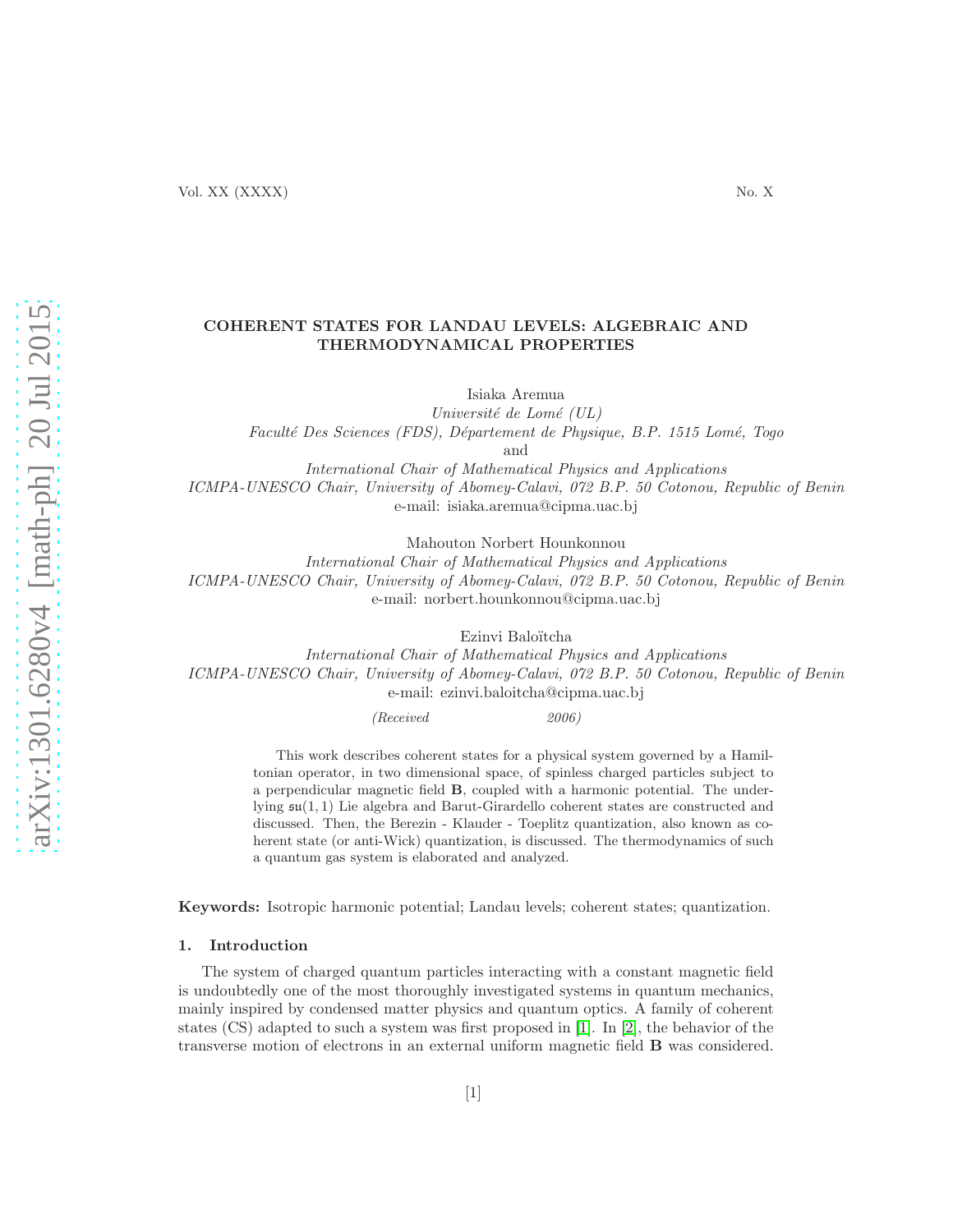A complete set of CS wave packets was constructed. These states are non-spreading packets of minimum uncertainty that follow a classical motion. They are the eigenstates of two non-Hermitian operators that annihilate the (zero-) energy and angular momentum ground states, respectively. The CS basis was used for the calculation of the partition function. Landau diamagnetism and de Haas-van Alphen oscillations are contained in this setting.

Some alternative constructions were proposed in [\[3\]](#page-23-2) and [\[4\]](#page-23-3). In metal and other dense electronic systems, the electrons occupy many Landau levels. Furthermore, the kinetic energy levels of electrons in two-dimensional gas correspond to Landau levels. In [\[5\]](#page-23-4), the generalized Gazeau-Klauder CS were extended to systems with more than one degree of freedom. There, three different types of these generalized CS were considered.  $\mathfrak{su}(2)$  and  $\mathfrak{su}(1,1)$  symmetries of isotopic harmonic oscillator in two-dimensional spinless charged particles in the presence of a constant magnetic field were investigated. CS also play an important role in non-equilibrium statistical physics. They describe the evolution towards thermodynamic equilibrium for quantum systems with equidistant energy spectra [\[6\]](#page-23-5).

CS were also investigated to obtain Landau diamagnetism for a free electron gas [\[7\]](#page-23-6). In [\[8\]](#page-23-7) generalized Klauder-Perelomov [\[6\]](#page-23-5) and Gazeau-Klauder [\[9\]](#page-23-8) CS of Landau levels were constructed using two different representations for the Lie algebra  $\mathfrak{h}_4$ . In [\[10\]](#page-23-9), the Landau levels were reorganized into two different hidden symmetries, namely  $\mathfrak{su}(2)$  and  $\mathfrak{su}(1,1)$ . The representation of  $\mathfrak{su}(1,1)$  by the Landau levels then led to the construction of the Barut-Girardello CS (BGCS) [\[11\]](#page-23-10). In [\[12\]](#page-23-11), Glauber two-variable CS were developed in various representations using a unitary displacement operator. Klauder-Perelomov CS of  $\mathfrak{su}(1,1)$  and  $\mathfrak{su}(2)$  algebras, for Landau levels, minimizing the Heisenberg uncertainty relation, and their statistical properties were discussed. More recently, Bergeron et al [\[13\]](#page-23-12) investigated the consistency of CS quantization, (also named Berezin-Klauder-Toeplitz or anti-Wick quantization), and reached the conclusion that the predictions resulting from this type of quantization and those resulting from canonical quantization are compatible on a physical level for non-relativistic systems, even though these two quantization techniques are not mathematically equivalent.

This work aims at considering Landau levels for a Hamiltonian operator describing the motion, in two-dimensional space, of spinless charged particles subject to a perpendicular magnetic field **B** coupled with a harmonic potential. The underlying  $\mathfrak{su}(1,1)$ Lie algebra and BGCS are constructed and discussed. Then, the Berezin - Klauder - Toeplitz quantization is performed. The thermodynamics of such a quantum gas system is elaborated and analyzed.

The paper is organized as follows. In section 2, we start with the study of a spinless charged particles gas on the  $(x, y)$ -space in a magnetic field **B** with an isotropic harmonic potential. We use step and orbit-center coordinate operators. In section 3, the  $\mathfrak{su}(1,1)$ representation in the Hamiltonian quantum states is studied. There follows a discussion of the BGCS of the Lie algebra  $\mathfrak{su}(1,1)$ . The mean values of  $SU(1,1)$  group generators and of the physical system observables, the probability density and the time dependence of the BGCS are calculated. The quantization of a complex plane using these states is investigated in section 4. The Mandel paremeter is studied in section 5. In section 6, the main statistical properties for the quantum gas in thermodynamic equilibrium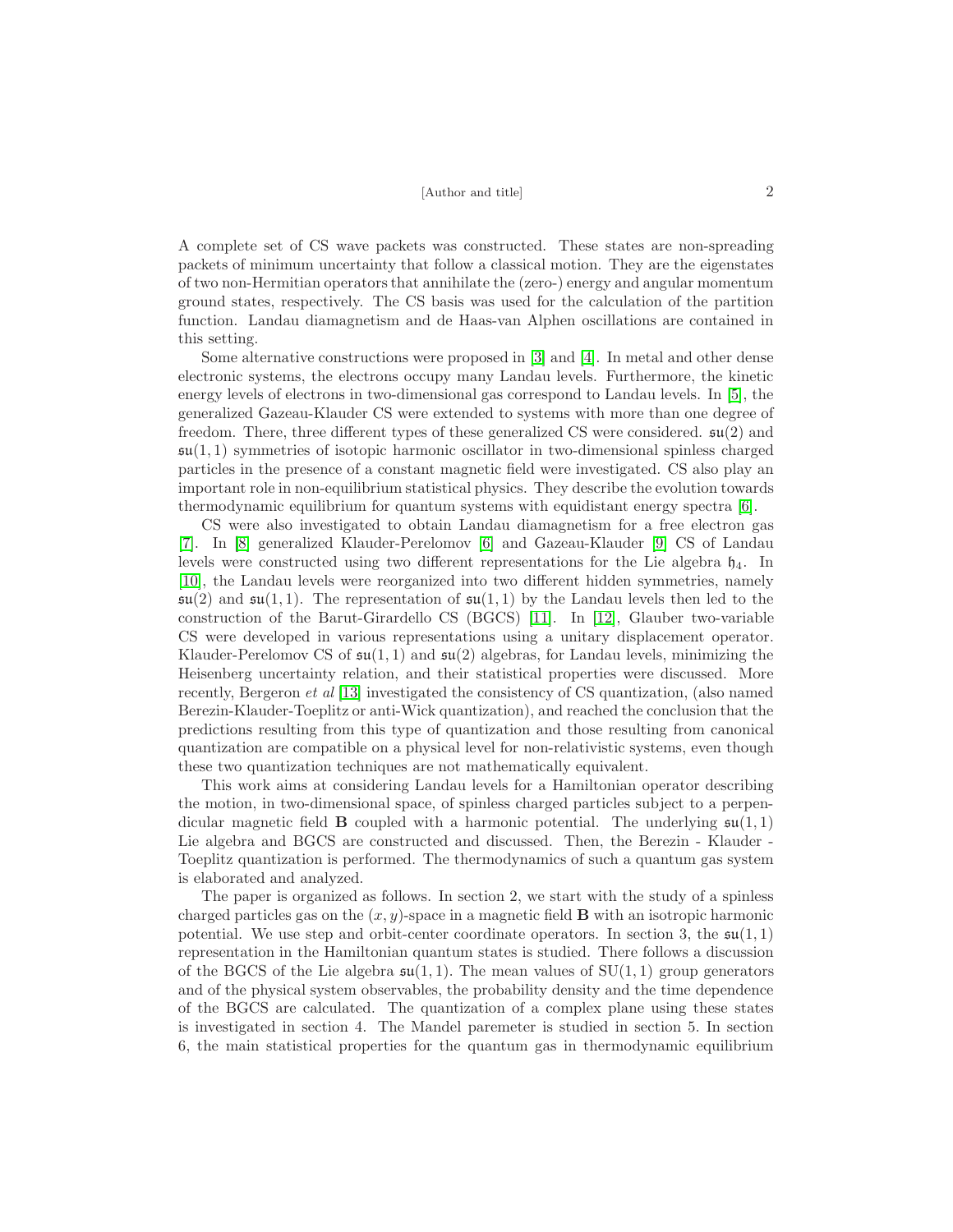with a reservoir at temperature  $T$  are computed and analyzed. Section  $7$  is devoted to concluding remarks.

# 2. Hamiltonian operator of an electron in a uniform magnetic field with a harmonic potential

Consider a system of spinless charged particles confined to two-dimensional  $(x, y)$ space, with a magnetic field  $\bf{B}$  applied along the *z*-direction. The eigenstates and eigenvalues of such a system were investigated for the first time by Landau [\[7\]](#page-23-6). When a harmonic potential is introduced and the Coulomb interactions are neglected, this system is described by the Fock-Darwin Hamiltonian [\[14,](#page-23-13) [15\]](#page-23-14)

<span id="page-2-0"></span>
$$
\mathcal{H} = \frac{1}{2M} \left( \mathbf{p} + \frac{e}{c} \mathbf{A} \right)^2 + \frac{M \omega_0^2}{2} \mathbf{r}^2 \tag{1}
$$

where M is the particle mass, e the particle charge,  $\bf{p}$  is the kinetic momentum and  $\bf{A}$ is the vector potential. We study the problem by considering the transverse motion of the electrons in the  $(x, y)$ -space.

In the symmetric gauge

$$
\mathbf{A} = \left(-\frac{B}{2}y, \frac{B}{2}x\right),\tag{2}
$$

the classical Hamiltonian  $\mathcal{H}$  in [\(1\)](#page-2-0) becomes

<span id="page-2-1"></span>
$$
\tilde{\mathcal{H}}(\mathbf{p}, \mathbf{r}) \equiv \tilde{\mathcal{H}} = \frac{1}{2M} \left[ \left( p_x - \frac{eB}{2c} y \right)^2 + \left( p_y + \frac{eB}{2c} x \right)^2 \right] + \frac{M \omega_0^2}{2} (x^2 + y^2). \tag{3}
$$

Introduce the coordinate operators  $(\hat{R}_1, \hat{R}_2) = (\hat{X}, \hat{Y})$ , and momentum operators  $(\hat{P}_1, \hat{P}_2) =$  $(\hat{P}_x, \hat{P}_y)$ , satisfying the canonical commutation relations

$$
[\hat{R}_i, \hat{P}_j] = i\hbar \delta_{ij}.
$$
\n(4)

Let

$$
\hat{Z} = \hat{X} + i\hat{Y}, \quad \hat{P}_z = \frac{1}{2}(\hat{P}_x - i\hat{P}_y), \quad \hat{P}_{\bar{z}} = \frac{1}{2}(\hat{P}_x + i\hat{P}_y)
$$
(5)

and consider the set of energy raising operator  $\pi_+$  and lowering operator  $\pi_-$  defined by [\[2\]](#page-23-1)

<span id="page-2-2"></span>
$$
\pi_{+} = 2\hat{P}_{\bar{z}} + i\frac{M\Omega}{2}\hat{Z}, \quad \pi_{-} = 2\hat{P}_{z} - i\frac{M\Omega}{2}\hat{\bar{Z}},\tag{6}
$$

such that

$$
[\pi_-, \pi_+] = 2M\Omega\hbar. \tag{7}
$$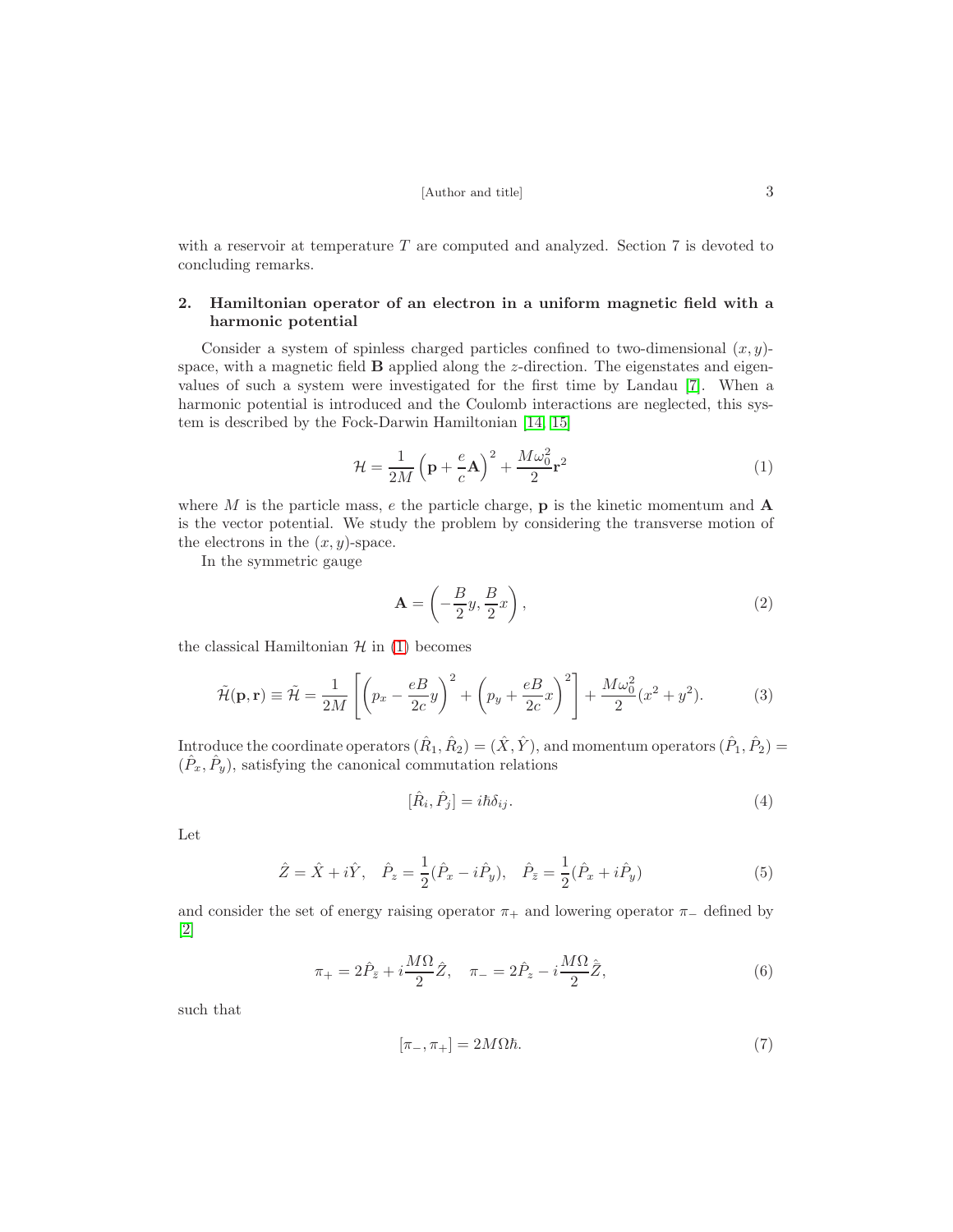Defining the operators  $\hat{\pi}_x$  and  $\hat{\pi}_y$  as:

$$
\hat{\pi}_x := \hat{P}_x - \frac{M\Omega}{2} \hat{Y}, \n\hat{\pi}_y := \hat{P}_y + \frac{M\Omega}{2} \hat{X},
$$
\n(8)

we can formulate the angular momentum raising operator  $X_+$  and lowering operator  $X_$ as follows:

<span id="page-3-2"></span>
$$
X_{+} = \left(\hat{X} - \frac{\hat{\pi}_y}{M\Omega}\right) + i\left(\hat{Y} + \frac{\hat{\pi}_x}{M\Omega}\right) = \frac{1}{2}\hat{Z} + \frac{2i}{M\Omega}\hat{P}_{\bar{z}},\tag{9}
$$

<span id="page-3-3"></span>
$$
X_{-} = \left(\hat{X} - \frac{\hat{\pi}_y}{M\Omega}\right) - i\left(\hat{Y} + \frac{\hat{\pi}_x}{M\Omega}\right) = \frac{1}{2}\hat{\bar{Z}} - \frac{2i}{M\Omega}\hat{P}_z,\tag{10}
$$

with their commutation relation given by

$$
[X_+, X_-] = 2l^2. \tag{11}
$$

The quantity  $l := \sqrt{\frac{\hbar}{M}}$  $\frac{h}{M\Omega}$  is taken as the classical radius of the ground-state's Landau orbit for the frequency  $\Omega$ ; the motion along the z-axis is free,  $\Omega = \sqrt{\omega_c^2 + 4\omega_0^2}$  and the cyclotron frequency  $\omega_c = \frac{eB}{Mc}$ .

The eigenvalues corresponding to [\(3\)](#page-2-1) are given by

<span id="page-3-4"></span>
$$
\mathcal{E}_{n,m} = \hbar\Omega\left(n + \frac{1}{2}\right) - \frac{\hbar}{2}(\Omega - \omega_c)m.
$$
\n(12)

The eigenstates  $|n, m\rangle$  are determined by two quantum numbers:  $n \in \mathbb{N}$  associated to the energy, and  $m \in \mathbb{Z}$  associated to the  $z-$  projection of the angular momentum, where the constraint  $n \geq m$  holds. These eigenvalues are the same as those obtained in [\[2,](#page-23-1) [12\]](#page-23-11).

The Hilbert space spanned by the states  $|n, m\rangle$  is given by

<span id="page-3-0"></span>
$$
\mathfrak{H} = span\{|n, m\rangle, n \ge m, n = 0, 1, 2, \cdots, +\infty; m = n, n - 1, \cdots, 0, -1, \cdots, -\infty\}.
$$
 (13)

We have the decomposition, for non positive integers  $m'$ ,

$$
\mathfrak{H} = \left(\bigoplus_{m' < 0} \mathfrak{H}'_{m'}\right) \bigoplus \left(\bigoplus_{m=0}^{+\infty} \mathfrak{H}_m\right) \tag{14}
$$

such that the identity operator  $I_{\mathfrak{H}}$  on  $\mathfrak{H}$  writes as follows:

<span id="page-3-1"></span>
$$
I_{\mathfrak{H}} = \left(\bigoplus_{m' < 0} I_{\mathfrak{H}'_{m'}}\right) \bigoplus \left(\bigoplus_{m=0}^{+\infty} I_{\mathfrak{H}_m}\right) \tag{15}
$$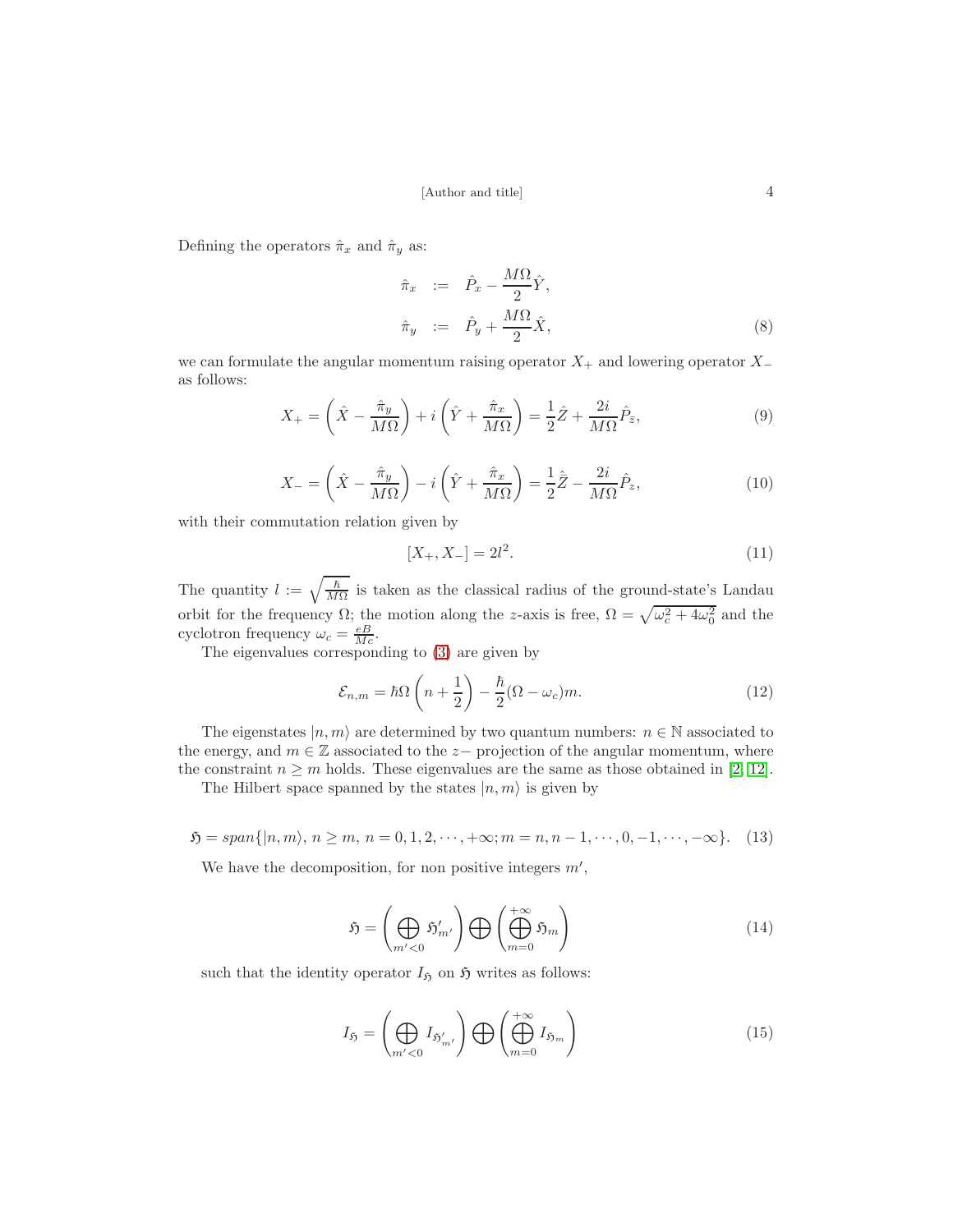with

$$
I_{\mathfrak{H}'_{m'}} = \sum_{n=0}^{+\infty} |n,m'\rangle\langle n,m'|, \qquad I_{\mathfrak{H}_m} = \sum_{n=m}^{+\infty} |n,m\rangle\langle n,m|.
$$
 (16)

# 3. Representation of  $\mathfrak{su}(1,1)$  algebra of the quantum Hamiltonian states

# 3.1. Hilbert space representation

Rewrite now the step and orbit-center coordinate operators, denoted by  $\hat{\pi}_{\pm}$  and  $\hat{X}_{\pm}$ , with the help of dimensionless variables as follows:

$$
\hat{\pi}_{+} = l\sqrt{2} \left[ \frac{i}{4l^2} \hat{Z} + \frac{1}{\hbar} \hat{P}_{\bar{z}} \right], \quad \hat{\pi}_{-} = l\sqrt{2} \left[ -\frac{i}{4l^2} \hat{\bar{Z}} + \frac{1}{\hbar} \hat{P}_{z} \right],
$$
\n(17)

$$
\hat{X}_{+} = \frac{\sqrt{2}}{l} \left[ \frac{1}{4} \hat{Z} + \frac{il^2}{\hbar} \hat{P}_{\bar{z}} \right], \quad \hat{X}_{-} = \frac{\sqrt{2}}{l} \left[ \frac{1}{4} \hat{\bar{Z}} - \frac{il^2}{\hbar} \hat{P}_{z} \right]. \tag{18}
$$

These operators satisfy the following canonical commutation relations

$$
[\hat{\pi}_{-}, \hat{\pi}_{+}] = \mathbb{I}, \qquad [\hat{X}_{+}, \hat{X}_{-}] = \mathbb{I}. \tag{19}
$$

The application of  $X_+$  on the highest weight vector  $|n, n\rangle$  yields 0 [\[2\]](#page-23-1).

Consider the Lie algebra  $\mathfrak{su}(1,1)$  [\[17\]](#page-23-15) corresponding to the SU(1,1) group, spanned by the three group generators  $\{\mathcal{K}_1, \mathcal{K}_2, \mathcal{K}_3\}$  such that

$$
[\mathcal{K}_1, \mathcal{K}_2] = -i\mathcal{K}_3, \quad [\mathcal{K}_2, \mathcal{K}_3] = i\mathcal{K}_1, \quad [\mathcal{K}_3, \mathcal{K}_1] = i\mathcal{K}_2.
$$
 (20)

As matter of convenience, let us define the raising and lowering operators  $\mathcal{K}_{\pm}$  =  $\mathcal{K}_1 \pm i \mathcal{K}_2$  as the following second-order differential operators:

$$
\mathcal{K}_{+} := \hat{\pi}_{+} \hat{X}_{-}, \quad \mathcal{K}_{-} := \hat{\pi}_{-} \hat{X}_{+}, \tag{21}
$$

and the operator

$$
\mathcal{K}_3 := \frac{1}{2} (\hat{\pi}_+ \hat{\pi}_- + \hat{X}_+ \hat{X}_-). \tag{22}
$$

They satisfy the commutation relations of the Lie algebra  $\mathfrak{su}(1,1)$ :

<span id="page-4-0"></span>
$$
[\mathcal{K}_+,\mathcal{K}_-] = -2\mathcal{K}_3, \qquad [\mathcal{K}_3,\mathcal{K}_\pm] = \pm \mathcal{K}_\pm.
$$
 (23)

The operators  $\hat{\pi}_+$  and  $\hat{\pi}_-$  act as follows:

$$
\hat{\pi}_+|n-1,m-1\rangle = \sqrt{n}|n,m\rangle, \quad \hat{\pi}_-|n,m\rangle = \sqrt{n}|n-1,m-1\rangle, \tag{24}
$$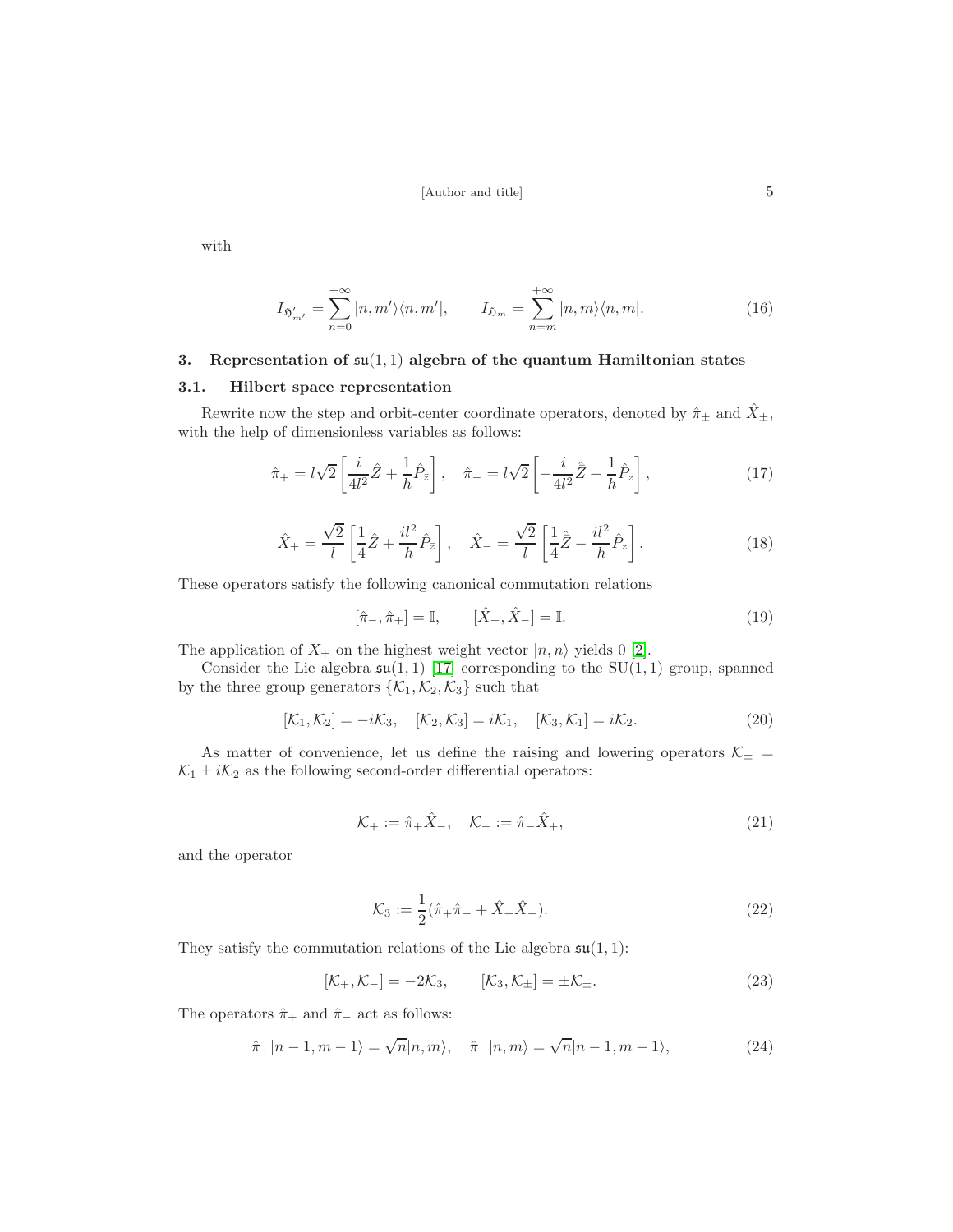$$
\hat{X}_+|n,m\rangle = \sqrt{(n-m)}|n,m+1\rangle, \quad \hat{X}_-|n,m\rangle = \sqrt{(n-m+1)}|n,m-1\rangle. \tag{25}
$$

The state  $|m, m\rangle$  is annihilated by the lowering operator  $\mathcal{K}_-,$  i.e.

$$
\mathcal{K}_-|m,m\rangle = 0.\tag{26}
$$

There results the following representation of the Lie algebra  $\mathfrak{su}(1,1)$  in  $\mathfrak{H}$  given in [\(13\)](#page-3-0):

<span id="page-5-0"></span>
$$
\mathcal{K}_+|n-1,m\rangle = \sqrt{n(n-m)}|n,m\rangle
$$
  
\n
$$
\mathcal{K}_-|n,m\rangle = \sqrt{n(n-m)}|n-1,m\rangle
$$
  
\n
$$
\mathcal{K}_3|n,m\rangle = \frac{1}{2}(2n-m+1)|n,m\rangle.
$$
 (27)

We deduce the expression of an arbitrary state  $|n, m\rangle$  using the first equation of [\(27\)](#page-5-0) as follows:

$$
|n,m\rangle = \sqrt{\frac{\Gamma(m+1)}{\Gamma(n-m+1)\Gamma(n+1)}} \mathcal{K}^{n-m}_+ |m,m\rangle.
$$
 (28)

### 3.2. CS for the  $\mathfrak{su}(1,1)$  algebra

In this paragraph, we first construct the  $\mathfrak{su}(1,1)$  algebra CS for the quantum system on the Hilbert subspace  $\mathfrak{H}_m := span\{|n,m\rangle\}_{n \geq m,m \geq 0}$  and after on the subspace  $\mathfrak{H}'_{m'} :=$  $span\{|n,m'\rangle\}_{n\geq m',m'<0}$ . Then we discuss their reproducing kernel and analyticity.

The BGCS in the Hilbert subspace  $\mathfrak{H}_m$  can be defined as eigenstates of the lowering generator  $\mathcal{K}_-$  of the Lie algebra  $\mathfrak{su}(1,1)$  [\[11\]](#page-23-10), i.e.

<span id="page-5-1"></span>
$$
\mathcal{K}_-|z\rangle_m = z|z\rangle_m \tag{29}
$$

where z is an arbitrary complex variable of the form  $z = \rho e^{i\phi}$ ,  $0 \le \rho < \infty$ ,  $0 \le \phi < 2\pi$ . The eigenstates  $|z\rangle_m$  can be represented as the superposition of the complete orthonormal basis  $|n, m\rangle$  of  $\mathfrak{H}_m$  as follows:

<span id="page-5-2"></span>
$$
|z\rangle_{m} = \sum_{n=m}^{+\infty} \langle n, m|z\rangle_{m} |n, m\rangle.
$$
 (30)

Using [\(29\)](#page-5-1), [\(30\)](#page-5-2), the third equation in [\(27\)](#page-5-0) and the orthonormality relation

<span id="page-5-3"></span>
$$
\sum_{n=m}^{+\infty} |n,m\rangle\langle n,m| = I_{\mathfrak{H}_m},\tag{31}
$$

we get

$$
\langle n, m | z \rangle_m = \frac{z}{\sqrt{n(n-m)}} \langle n-1, m | z \rangle_m.
$$
 (32)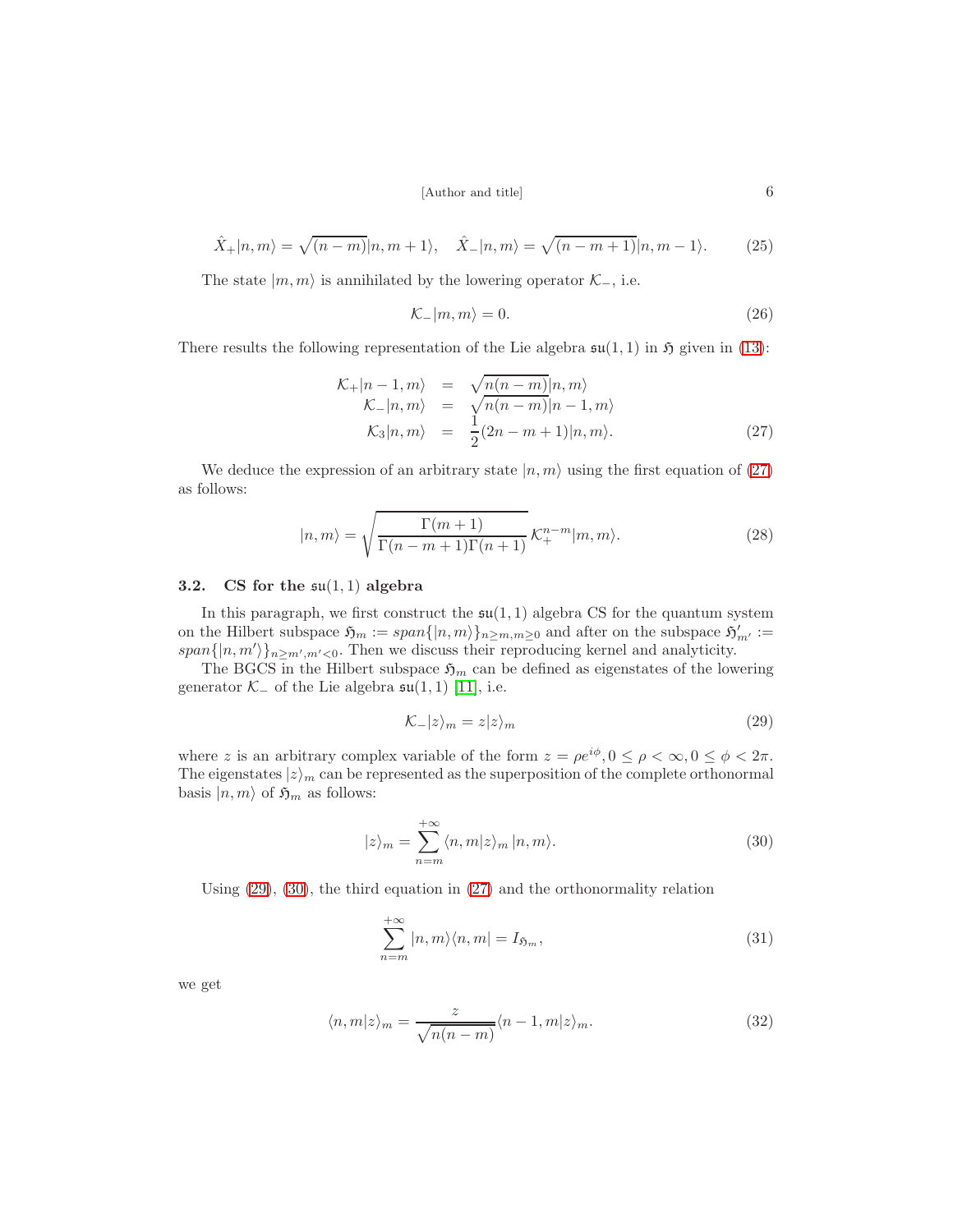This relation can be recursively transformed into

$$
\langle n,m|z\rangle_m = \sqrt{\frac{\Gamma(m+1)}{\Gamma(n-m+1)\Gamma(n+1)}} z^{n-m} \langle m,m|z\rangle_m.
$$
 (33)

Then the state  $|z\rangle_m$  in the Hilbert subspace  $\mathfrak{H}_m$  can be rewritten as:

<span id="page-6-1"></span>
$$
|z\rangle_{m} = |\langle m, m|z\rangle_{m}| \sum_{n=m}^{+\infty} z^{n-m} \sqrt{\frac{\Gamma(m+1)}{\Gamma(n-m+1)\Gamma(n+1)}} |n, m\rangle.
$$
 (34)

The normalization factor  $|\langle m, m|z\rangle_m|$  can be obtained by normalizing to unity the states  $|z\rangle_m$  and using the relation [\[18\]](#page-23-16)

<span id="page-6-4"></span>
$$
\sum_{n=0}^{+\infty} \frac{x^n}{n! \Gamma(n+\nu+1)} = \frac{1}{x^{\nu}} I_{\nu}(2x),\tag{35}
$$

where  $I_{\nu}(2x)$  is the modified Bessel function of order  $\nu$ . It follows

$$
|\langle m,m|z\rangle_m| = \sqrt{\frac{|z|^m}{I_m(2|z|)\Gamma(m+1)}}.\tag{36}
$$

Finally, the eigenstates  $|z\rangle_m$  become

<span id="page-6-3"></span>
$$
|z\rangle_m = \frac{|z|^{m/2}}{\sqrt{I_m(2|z|)}} \sum_{n=m}^{+\infty} \frac{z^{n-m}}{\sqrt{\Gamma(n-m+1)\Gamma(n+1)}} |n,m\rangle \tag{37}
$$

where  $I_m(2|z|)$  is the modified Bessel function of the first kind given by [\[18\]](#page-23-16):

$$
I_m(2|z|) = \sum_{n=0}^{+\infty} \frac{|z|^{2n+m}}{\Gamma(n+1)\Gamma(n+m+1)}.
$$
\n(38)

These states satisfy the following resolution of the identity [\[11\]](#page-23-10):

<span id="page-6-0"></span>
$$
\int_{\mathbb{C}} |z\rangle_{m \, m} \langle z| d\varrho(z) = I_{\mathfrak{H}_m} \tag{39}
$$

on  $\mathfrak{H}_m$ ;  $d\varrho(z)$  is an appropriate measure. Indeed, performing the integrals over the whole complex plane, where  $z = \rho e^{i\phi}, \rho \in [0, \infty), \phi \in [0, 2\pi)$ , and taking

$$
d\varrho(z) = \frac{2}{\pi} I_m(2|z|) K_m(2|z|) d^2 z, \quad d^2 z = d(Re\, z) d(Im\, z), \tag{40}
$$

the relation [\(31\)](#page-5-3) defined on  $\mathfrak{H}_m$  leads to the resolution of the identity [\(39\)](#page-6-0) by using the following relation:

<span id="page-6-2"></span>
$$
4\int_0^\infty \rho^{2n-m+1} K_m(2\rho) d\rho = \Gamma(n-m+1)\Gamma(n+1)
$$
\n(41)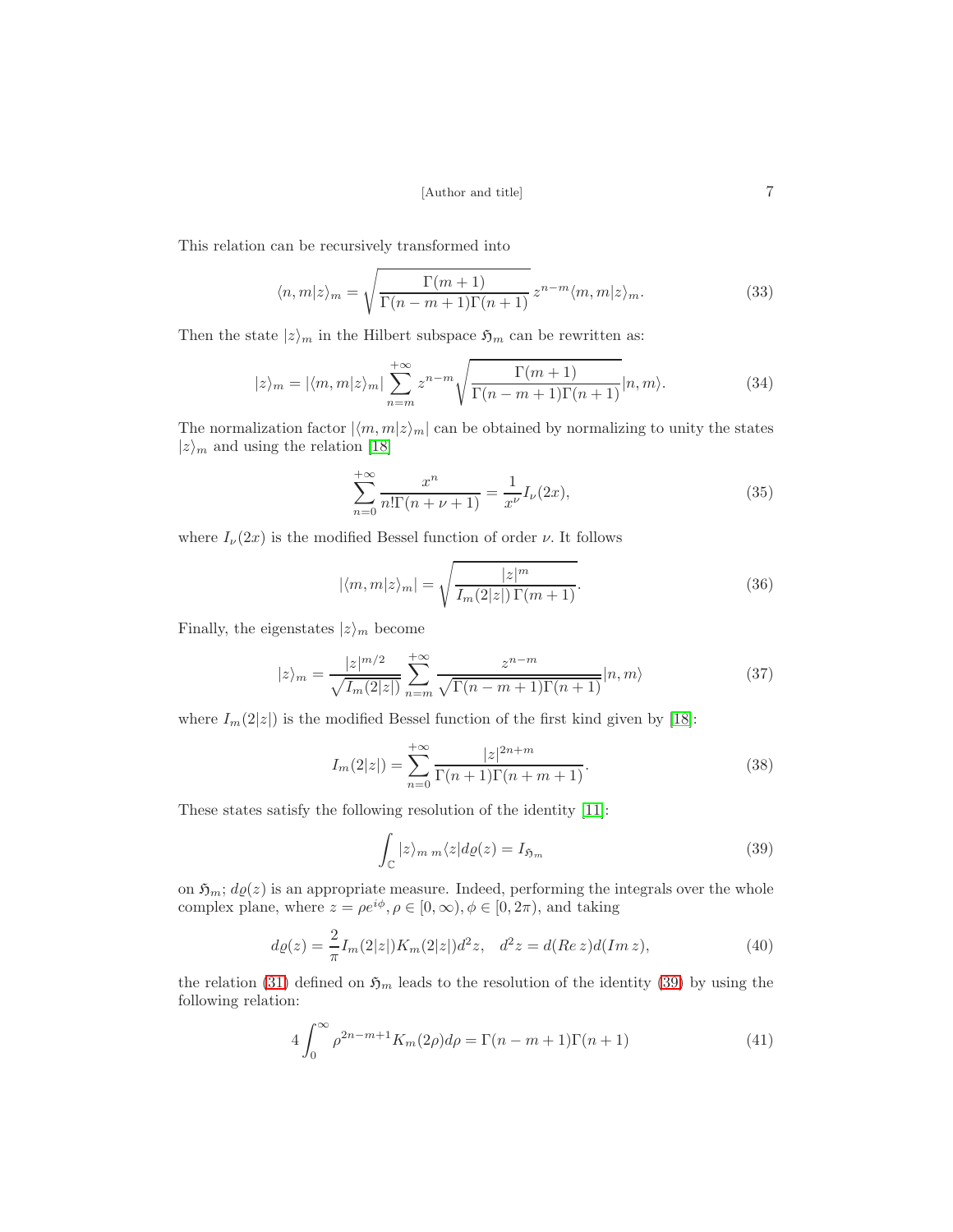deduced from the integral [\[19\]](#page-23-17):

<span id="page-7-3"></span>
$$
\int_0^\infty dx \, x^\mu K_\nu(ax) = 2^{\mu - 1} a^{-\mu - 1} \Gamma\left(\frac{1 + \mu + \nu}{2}\right) \Gamma\left(\frac{1 + \mu - \nu}{2}\right),
$$
\n
$$
[Re(\mu + 1 \pm \nu) > 0, Re \, a > 0].
$$
\n(42)

The quantity  $K_m(2\rho)$ , given by

$$
K_m(2\rho) = \frac{\pi}{2} \frac{I_{-m}(2\rho) - I_m(2\rho)}{\sin\left(m\pi\right)},\tag{43}
$$

is the modified Bessel function of the second kind [\[18\]](#page-23-16).

The states  $|z\rangle_m$  form an overcomplete basis for any allowed value of m. To prove this, use [\(34\)](#page-6-1), and set  $z = \rho e^{i\phi}$ , where  $\rho \in [0, \infty)$ ,  $\phi \in [0, 2\pi)$ . It follows that

<span id="page-7-1"></span>
$$
\int_{\mathbb{C}} |z\rangle_{m} m \langle z| d\varrho(z)
$$
\n
$$
= 4 \sum_{n=m}^{+\infty} \int_{0}^{\infty} \frac{K_{m}(2\rho)}{\Gamma(n-m+1)\Gamma(n+1)} \rho^{2n-m+1} d\rho |n, m \rangle \langle n, m|. \tag{44}
$$

Then, using [\(41\)](#page-6-2), we get on the Hilbert subspace  $\mathfrak{H}_m$ :

<span id="page-7-2"></span>
$$
\int_{\mathbb{C}} |z\rangle_{m \, m} \langle z| d\varrho(z) = \sum_{n=m}^{+\infty} |n, m\rangle \langle n, m| = I_{\mathfrak{H}_m}.\tag{45}
$$

We have for  $n\geq 0$  and  $m'<0$ 

$$
|n,m'\rangle = \sqrt{\frac{\Gamma(-m'+1)}{\Gamma(n-m'+1)\Gamma(n+1)}} \mathcal{K}^n_+|0,m'\rangle.
$$
 (46)

**Proposition 3..1** The components of the BGCS  $|z\rangle_{m'}$  such that  $\mathcal{K}_-|z\rangle_{m'} = z|z\rangle_{m'}$  expanded as

$$
|z\rangle_{m'} = \sum_{n=0}^{+\infty} \langle n, m'|z\rangle_{m'} |n, m'\rangle
$$
 (47)

are given by

<span id="page-7-0"></span>
$$
\langle n, m'|z\rangle_{m'} = \sqrt{\frac{\Gamma(-m'+1)}{\Gamma(n-m'+1)\Gamma(n+1)}} z^n \langle 0, m'|z\rangle_{m'}
$$
(48)

where

$$
|\langle 0, m'|z\rangle_{m'}| = \sqrt{\frac{|z|^{-m'}}{I_{-m'}(2|z|)\Gamma(-m'+1)}}.
$$
\n(49)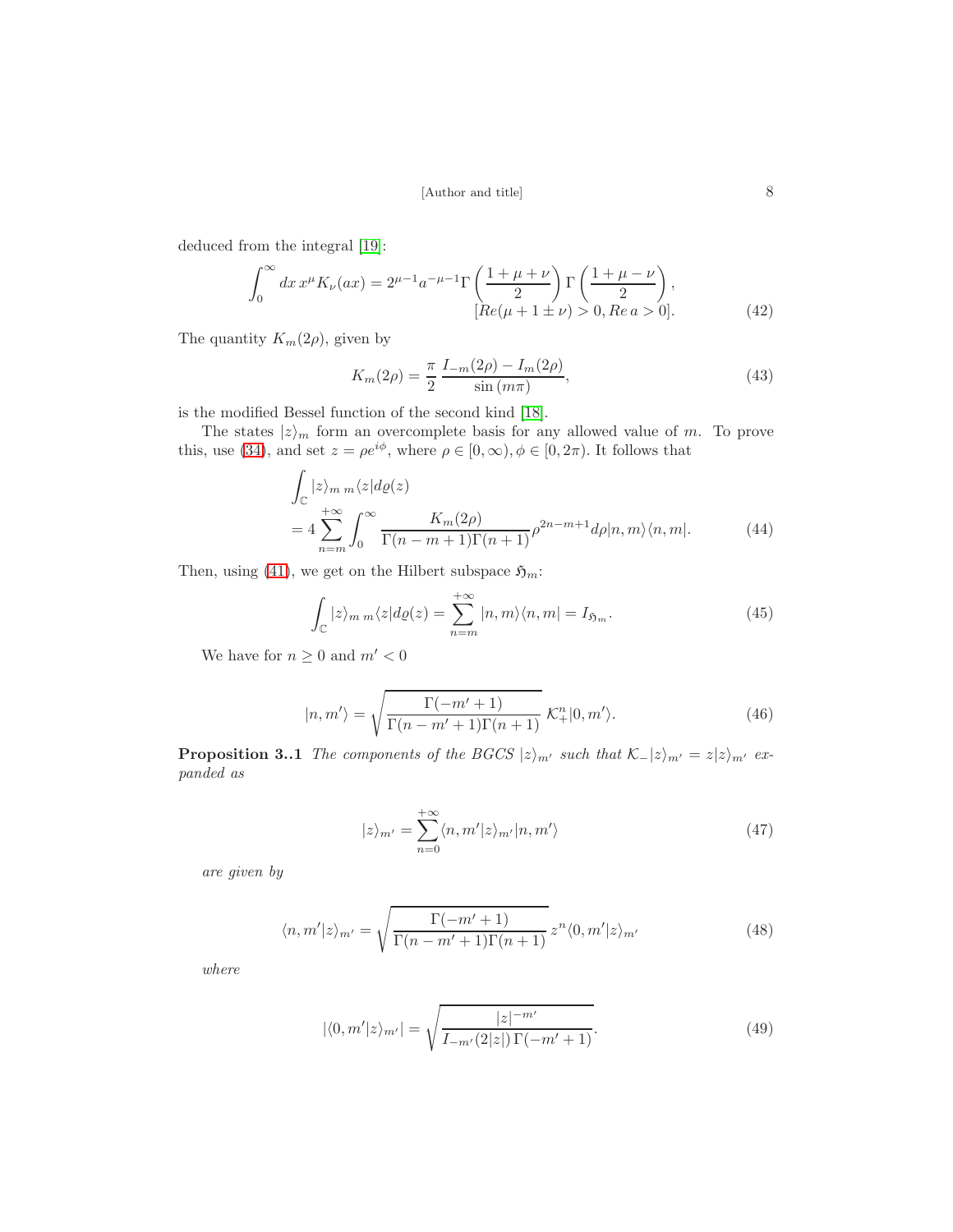Proof. It uses the third equation of [\(27\)](#page-5-0), the orthonormality relation and equation [\(48\)](#page-7-0).

The BGCS for  $m' < 0$ , denoted by  $|z\rangle_{m'}$ , corresponding to the constraint **B.L**  $\leq 0$ with **L** the angular momentum, are given in the subspace  $\mathfrak{H}'_{m'} = span\{|n,m'\rangle\}_{n \geq m',m' < 0}$ through the relation

$$
|z\rangle_{m'} = \frac{|z|^{-m'/2}}{\sqrt{I_{-m'}(2|z|)}} \sum_{n=0}^{+\infty} \frac{z^n}{\sqrt{\Gamma(n-m'+1)\Gamma(n+1)}} |n, m'\rangle, \quad m' < 0.
$$
 (50)

The resolution of the identity on the Hilbert subspace  $\mathfrak{H}'_{m'} = span\{|n,m'\rangle\}_{n \geq m',m' < 0}$ is given by

<span id="page-8-0"></span>
$$
\int_{\mathbb{C}} |z\rangle_{m'm'} \langle z| d\tilde{\varrho}(z) = \sum_{n=0}^{+\infty} |n, m'\rangle \langle n, m'| = I_{\mathfrak{H}'_{m'}} \tag{51}
$$

where the modified Bessel function  $K_{m'}(2\rho) = K_{-m'}(2\rho), m' < 0$  and  $d\tilde{\varrho}(z)$  satisfy an analog equality as [\(44\)](#page-7-1).

The resolution of the identity on the entire Hilbert space  $\mathfrak{H}$  is deduced from [\(15\)](#page-3-1), [\(45\)](#page-7-2) and  $(51)$  as

$$
I_{\mathfrak{H}} = \sum_{m' < 0} \int_{\mathbb{C}} |z\rangle_{m' m'} \langle z| d\tilde{\varrho}(z) \bigoplus \sum_{m=0}^{+\infty} \int_{\mathbb{C}} |z\rangle_{m m} \langle z| d\varrho(z). \tag{52}
$$

Besides, the BGCS [\(37\)](#page-6-3) are not orthogonal, i.e. given two vectors  $|z\rangle_m$  and  $|z'\rangle_{m'}$ ,  $(m \neq m')$ , on the Hilbert space  $\mathfrak{H}_m$ , their inner product is not null:

<span id="page-8-1"></span>
$$
m\langle z'|z\rangle_m = \left(\frac{|z'z|}{\bar{z}'z}\right)^{m/2} \frac{I_m\left(2\sqrt{\bar{z}'z}\right)}{\sqrt{I_m(2|z'|)I_m(2|z|)}} \neq 0. \tag{53}
$$

The overcompleteness of the BGCS  $|z\rangle_m$  on  $\mathfrak{H}_m$  suggests to discuss their relation with the reproducing kernels [\[20\]](#page-24-0). Define the quantity  $\mathcal{K}(z, z') := m\langle z'|z\rangle_m$  on  $\mathfrak{H}_m$ . Using the facts

$$
\overline{m\langle z'|z\rangle_m} = \left(\frac{|zz'|}{\overline{z}z'}\right)^{m/2} \frac{1}{\sqrt{I_m(2|z|)I_m(2|z'|)}}\n\times \sum_{n=m}^{+\infty} (\overline{z}z')^{(2n-m)/2} \frac{1}{\Gamma(n-m+1)\Gamma(n+1)},
$$
\n(54)

$$
|\bar{z}z'|^{m/2} = \left(\frac{|z'z|}{\bar{z}z'}\right)^{m/2} (\bar{z}z')^{m/2}
$$
\n(55)

 $\blacksquare$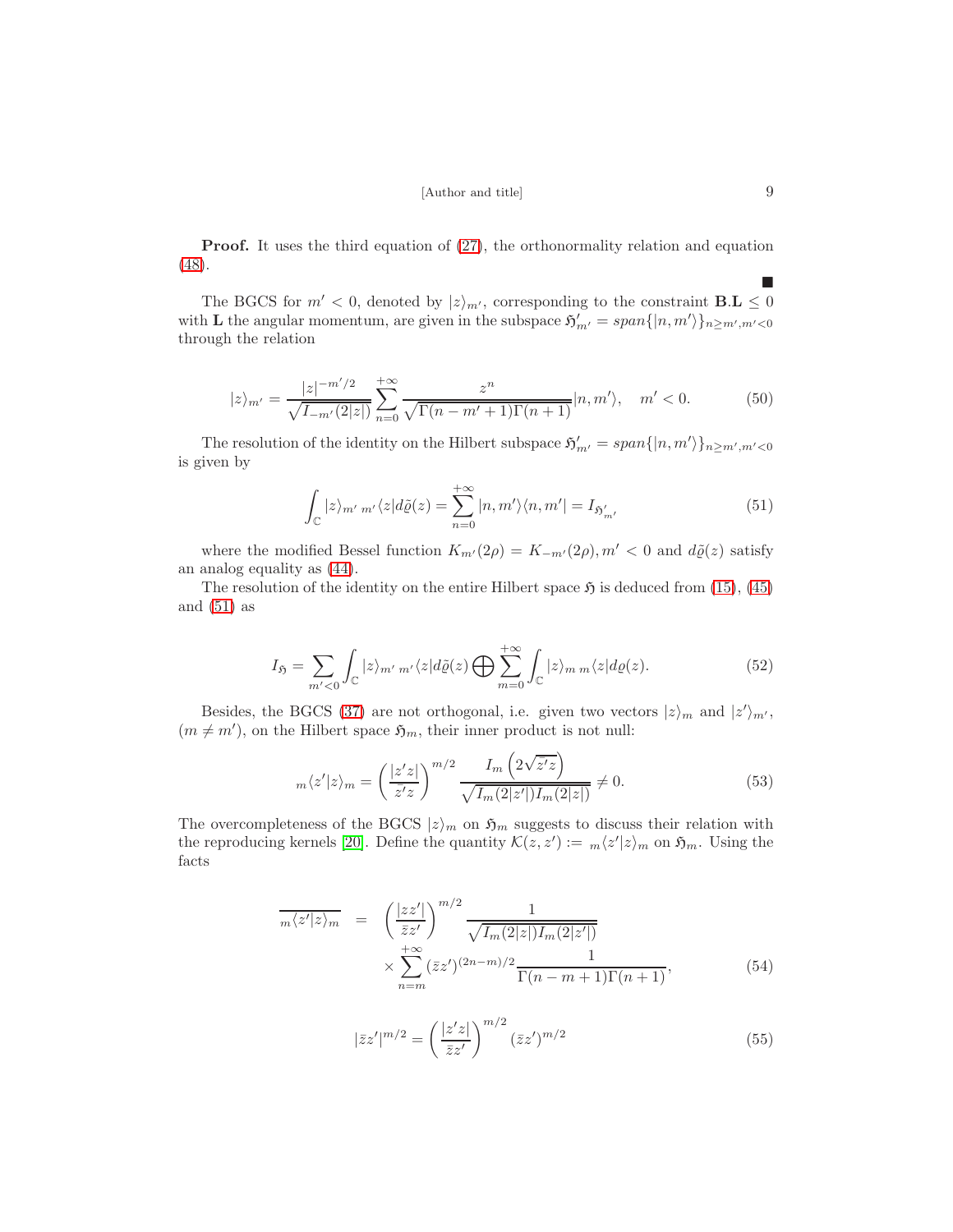and setting  $n = m + \nu$ , it follows that

<span id="page-9-0"></span>
$$
\overline{m\langle z'|z\rangle_m} = \left(\frac{|zz'|}{\bar{z}z'}\right)^{m/2} \frac{I_m\left(2\sqrt{\bar{z}z'}\right)}{\sqrt{I_m(2|z'|)I_m(2|z|)}} =: \mathcal{K}(z', z). \tag{56}
$$

 $\mathcal{K}(z, z')$  is well a reproducing kernel. Indeed,

Proposition 3..2 The following properties

(i) hermiticity

$$
\mathcal{K}(z, z') = \overline{\mathcal{K}(z', z)},\tag{57}
$$

(ii) positivity

$$
\mathcal{K}(z, z) > 0,\tag{58}
$$

(iii) idempotence

<span id="page-9-1"></span>
$$
\int_{\mathbb{C}} d\varrho(z'') \mathcal{K}(z, z'') \mathcal{K}(z'', z') = \mathcal{K}(z, z')
$$
\n(59)

are satisfied by the function  $K$  on  $\mathfrak{H}_m$ .

Proof. (i) and (ii) result from [\(56\)](#page-9-0) and [\(53\)](#page-8-1), and [\(59\)](#page-9-1) from direct computation.

From [\(45\)](#page-7-2), for any  $|\Psi\rangle \in \mathfrak{H}_m$ , we have

$$
|\Psi\rangle = \int_{\mathbb{C}} d\varrho(z)\Psi(z)|z\rangle_m \tag{60}
$$

where  $\Psi(z) := \sqrt{\frac{z}{\Psi}}$ . The following reproducing property

$$
\Psi(z) = \int_{\mathbb{C}} d\varrho(z') \mathcal{K}(z, z') \Psi(z')
$$
\n(61)

is also verified.

The Hilbert space  $\mathfrak{H}_m$  can be represented as the Hilbert space of analytic functions in the variable z. Given a normalized state  $|\Phi\rangle = \sum_{k=m}^{+\infty} C_k |k,m\rangle, C_k \in \mathbb{C}$  on  $\mathfrak{H}_m$ , we obtain

$$
m\langle \bar{z}|\Phi\rangle = \frac{|z|^{m/2}}{\sqrt{I_m(2|z|)}} \sum_{n=m}^{+\infty} \frac{C_n z^{n-m}}{\sqrt{\Gamma(n-m+1)\Gamma(n+1)}}
$$
(62)

 $\blacksquare$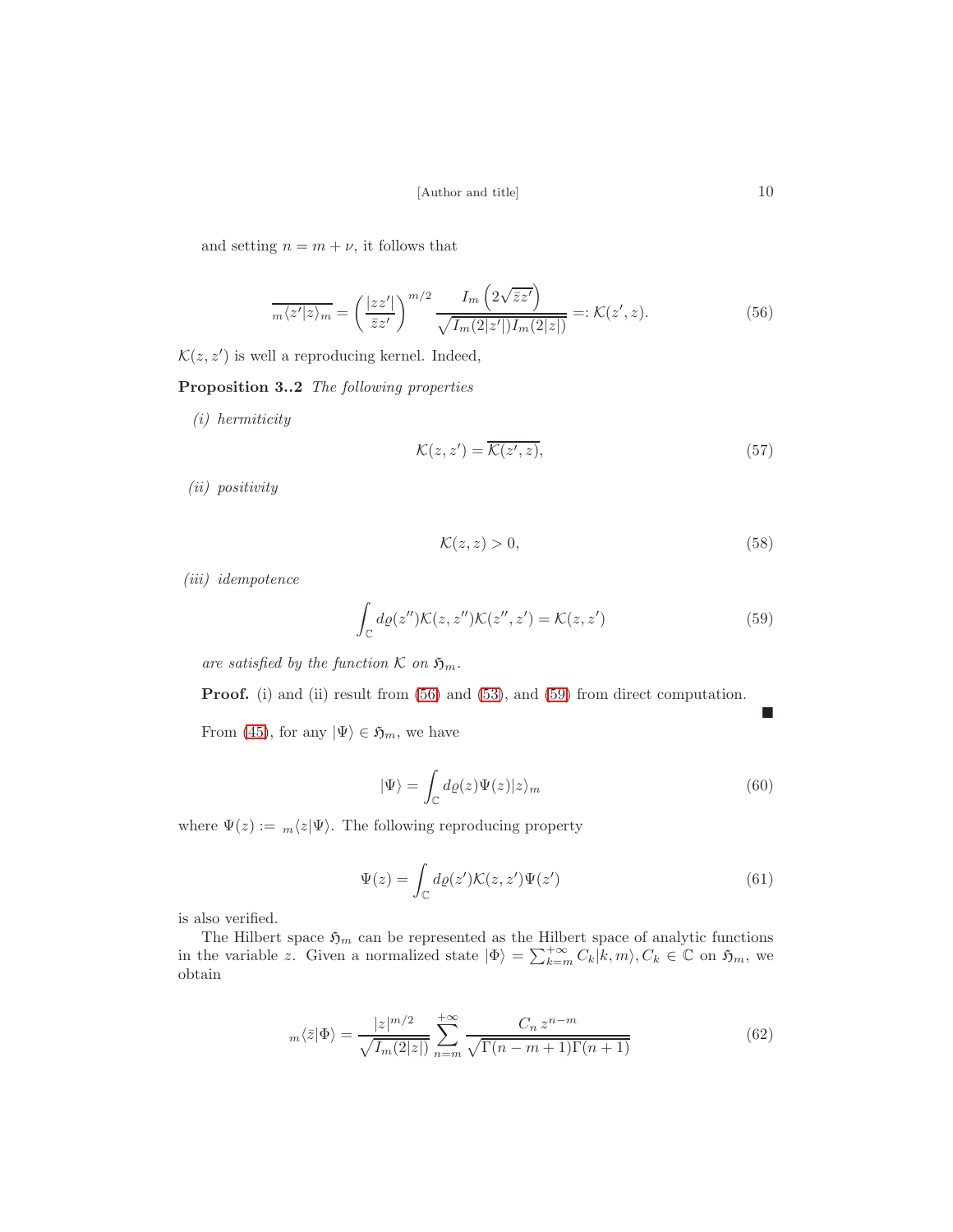such that the entire functions

$$
f(z;m) = \frac{\sqrt{I_m(2|z|)}}{|z|^{m/2}} \, m\langle \bar{z} | \Phi \rangle = \sum_{n=m}^{+\infty} \frac{C_n \, z^{n-m}}{\sqrt{\Gamma(n-m+1)\Gamma(n+1)}} \tag{63}
$$

are analytic over the whole  $z$  plane. Then, from  $(45)$ , we can write

$$
|\Phi\rangle = \int_{\mathbb{C}} d\varrho(z) \frac{|z|^{m/2}}{\sqrt{I_m(2|z|)}} f(\bar{z};m)|z\rangle_m
$$
\n(64)

and express the scalar product of two states  $|\Phi_1\rangle$  and  $|\Phi_2\rangle$  given on  $\mathfrak{H}_m$  by the formula

$$
\langle \Phi_1 | \Phi_2 \rangle = \int_{\mathbb{C}} d\varrho(z) \, \frac{|z|^m}{I_m(2|z|)} \overline{f_1(\bar{z};m)} f_2(\bar{z};m). \tag{65}
$$

# <span id="page-10-4"></span>3.3. Mean values

The  $\mathfrak{su}(1,1)$  CS can be used in different physical applications to calculate the expectation (mean) values of any significant physical observable  $\mathcal O$  which characterizes the quantum system embedded in the harmonic potential.

Indeed, using equation [\(37\)](#page-6-3), the mean value of a physical observable  $\mathcal O$  in the BGCS  $|z\rangle_m$  is obtained as:

<span id="page-10-0"></span>
$$
m\langle z|\mathcal{O}|z\rangle_m \equiv \langle \mathcal{O}\rangle_{z,m} = \frac{|z|^m}{I_m(2|z|)} \sum_{n,k=m}^{+\infty} z^{n-m} \overline{z}^{k-m} \sqrt{\frac{1}{\Gamma(n-m+1)\Gamma(n+1)}}
$$

$$
\times \sqrt{\frac{1}{\Gamma(k-m+1)\Gamma(k+1)}} \langle k,m|\mathcal{O}|n,m\rangle.
$$
(66)

Setting  $n = m + \nu$ ,  $k = m + \nu$ , respectively, [\(66\)](#page-10-0) can be rewritten as follows:

<span id="page-10-1"></span>
$$
\langle \mathcal{O} \rangle_{z,m} = \frac{|z|^m}{I_m(2|z|)} \sum_{\nu,\nu=0}^{+\infty} \frac{\bar{z}^{\nu} z^{\nu}}{\sqrt{\Gamma(\nu+1)\Gamma(\nu+m+1)\Gamma(\nu+1)\Gamma(\nu+m+1)}} \times \langle \nu, m | \mathcal{O} | \nu, m \rangle.
$$
\n(67)

The computation of the mean values of the  $\mathcal{K}_i$ ,  $(i = -, +)$ , using [\(27\)](#page-5-0) and [\(67\)](#page-10-1), gives

<span id="page-10-2"></span>
$$
\langle K_{-} \rangle_{z,m} = z \frac{1}{I_m(2|z|)} \sum_{\nu=0}^{+\infty} \frac{|z|^{2\nu+m}}{\Gamma(\nu+1)\Gamma(\nu+m+1)} = z,
$$
 (68)

and

<span id="page-10-3"></span>
$$
\langle K_{+} \rangle_{z,m} = \bar{z} \frac{1}{I_{m}(2|z|)} \sum_{\nu=0}^{+\infty} \frac{|z|^{2\nu+m}}{\Gamma(\nu+1)\Gamma(\nu+m+1)} = \bar{z}.
$$
 (69)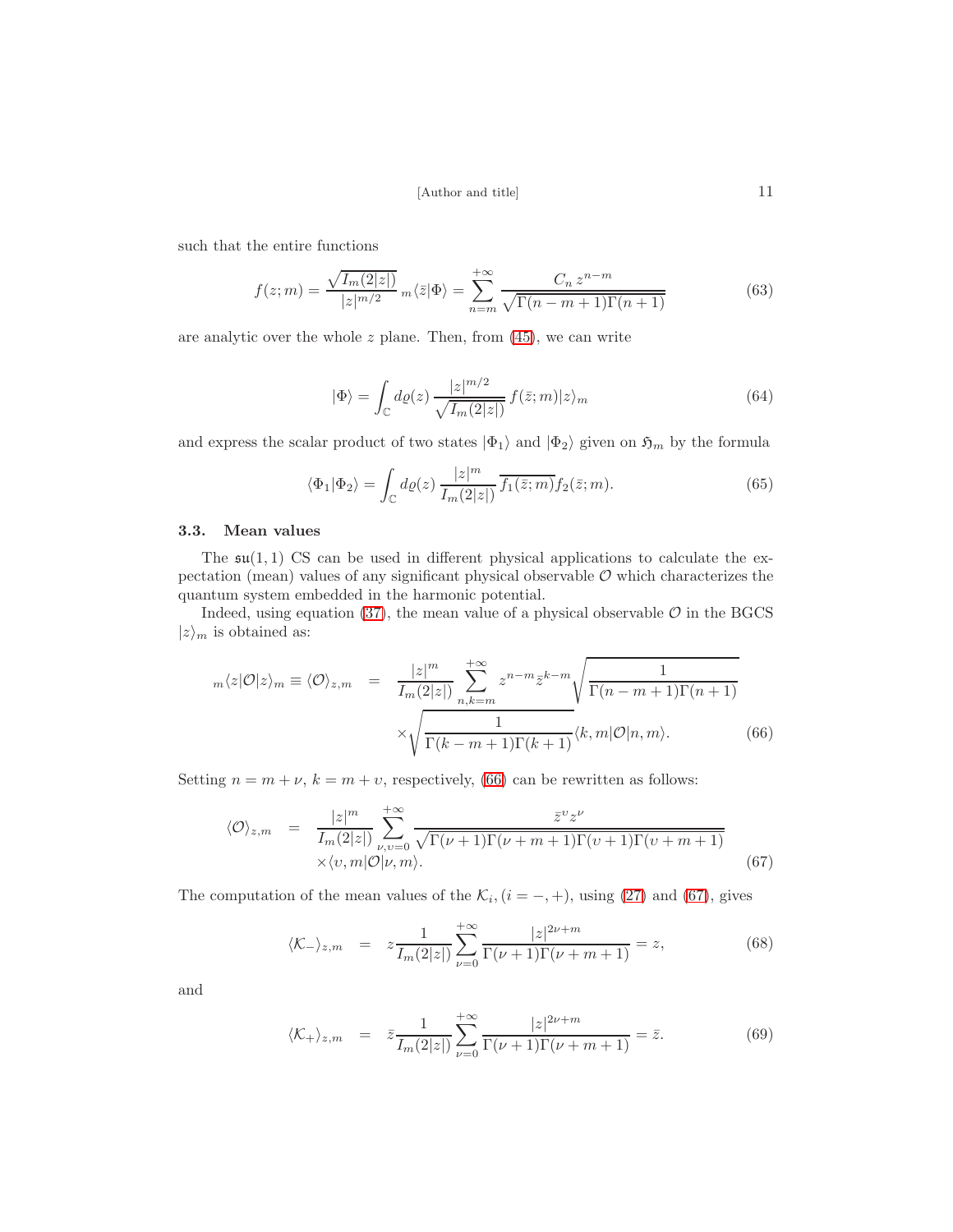We can conclude, therefore, that  $\langle K_-\rangle_{z,m}$  and  $\langle K_+\rangle_{z,m}$  are mutually conjugated.

Since the generators  $\mathcal{K}_+$ ,  $\mathcal{K}_-$  are given by  $\mathcal{K}_\pm = \mathcal{K}_1 \pm i\mathcal{K}_2$ , we obtain from [\(68\)](#page-10-2) and [\(69\)](#page-10-3) the following expressions:

$$
\langle \mathcal{K}_1 \rangle_{z,m} = \frac{1}{2} \langle \mathcal{K}_- + \mathcal{K}_+ \rangle_{z,m} = \frac{1}{2} (z + \bar{z}) = Re \, z,\tag{70}
$$

$$
\langle \mathcal{K}_2 \rangle_{z,m} = \frac{i}{2} \langle \mathcal{K}_- - \mathcal{K}_+ \rangle_{z,m} = \frac{i}{2} (z - \bar{z}) = -Im \, z. \tag{71}
$$

In order to compute the mean values of the generator  $\mathcal{K}_3$  and its square  $\mathcal{K}_3^2$ , it is useful to evaluate the sum  $S_n$ , with  $n = 0, 1, 2, \ldots$ , given by (see Appendix in [\[21\]](#page-24-1)):

$$
S_n = \sum_{\nu=0}^{+\infty} \frac{(x^2)^{\nu}}{\Gamma(\nu+1)\Gamma(\nu+n+1)} \,\nu^n.
$$
 (72)

Then, from [\(27\)](#page-5-0), we obtain

<span id="page-11-0"></span>
$$
\langle K_3 \rangle_{z,m} = |z| \frac{I_{m+1}(2|z|)}{I_m(2|z|)} + \frac{m+1}{2}
$$
\n(73)

and

<span id="page-11-1"></span>
$$
\langle \mathcal{K}_3^2 \rangle_{z,m} = |z|^2 \frac{I_{m+2}(2|z|)}{I_m(2|z|)} + (m+2)|z| \frac{I_{m+1}(2|z|)}{I_m(2|z|)} + \left(\frac{m+1}{2}\right)^2. \tag{74}
$$

Besides, the number operator N diagonalizing the basis vectors  $\{|\nu, m\rangle, \nu \ge 0\}$  for the number states,

$$
N|\nu, m\rangle = \nu|\nu, m\rangle, \tag{75}
$$

is used to compute the photon number distribution as follows:

<span id="page-11-2"></span>
$$
|\langle \nu, m | z \rangle_m|^2 = \frac{|z|^{2\nu + m}}{I_m(2|z|) \Gamma(\nu + 1) \Gamma(\nu + m + 1)}.
$$
 (76)

Exploiting [\(73\)](#page-11-0) and [\(74\)](#page-11-1), we are able to compute explicitly the mean values of the number operator and its second power to obtain:

<span id="page-11-3"></span>
$$
\langle N \rangle_{z,m} = \left\langle K_3 - \frac{m+1}{2} \right\rangle_{z,m} = |z| \frac{I_{m+1}(2|z|)}{I_m(2|z|)},
$$
  

$$
\langle N^2 \rangle_{z,m} = \left\langle K_3^2 - (m+1)K_3 + \left(\frac{m+1}{2}\right)^2 \right\rangle_{z,m} = |z|^2 \frac{I_{m+2}(2|z|)}{I_m(2|z|)} + |z| \frac{I_{m+1}(2|z|)}{I_m(2|z|)}.
$$
\n
$$
(77)
$$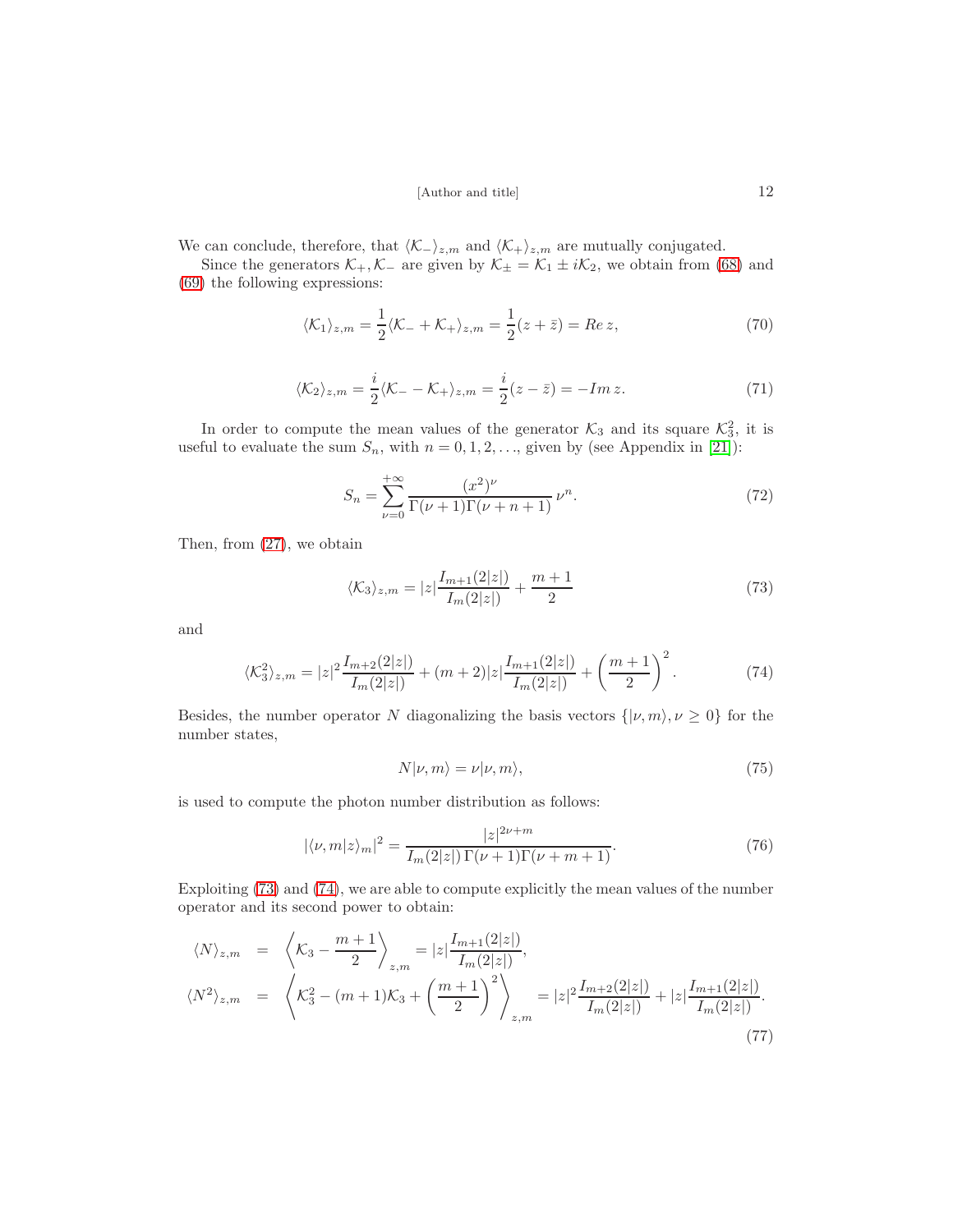Then, it becomes straightforward to extend the calculation to the intensity correlation, highlighting the bunching and antibunching effects of the quantum states, defined as in [\[23\]](#page-24-2):

$$
g_{z,m}^{(2)} = \frac{\langle N^2 \rangle_{z,m} - \langle N \rangle_{z,m}}{\langle N \rangle_{z,m}^2} = \frac{I_m(2|z|)I_{m+2}(2|z|)}{[I_{m+1}(2|z|)]^2}.
$$
\n(78)

More specifically, for two interesting limiting cases of the |z| variable, i.e. for  $|z| \ll 1$ and  $|z| \gg 1$ , using the approximations for the Bessel modified function  $I_m(x)$  [\[22\]](#page-24-3)

<span id="page-12-0"></span>
$$
I_m(x) \simeq \frac{1}{\Gamma(m+1)} \left(\frac{x}{2}\right)^m, \quad I_m(x) = \frac{e^x}{\sqrt{2\pi x}} \left[1 + O\left(\frac{1}{x}\right)\right],\tag{79}
$$

we get for the intensity correlation function, with

<span id="page-12-1"></span>
$$
I_m(2|z|) \simeq \frac{|z|^m}{\Gamma(m+1)}, \ I_{m+1}(2|z|) \simeq \frac{|z|^{m+1}}{\Gamma(m+2)}, \ I_{m+2}(2|z|) \simeq \frac{|z|^{m+2}}{\Gamma(m+3)},\tag{80}
$$

the following expressions:

$$
g_{z,m}^{(2)} \simeq \frac{m+1}{m+2},\tag{81}
$$

$$
g_{z,m}^{(2)} \simeq 1,\tag{82}
$$

respectively. Thus, for small values of  $|z|$ , the intensity correlation function is smaller than unity, for all values of m. The corresponding BGCS  $|z\rangle_m$  exhibit sub-Poissonian statistics behaviour (with antibunching effect, i.e.  $g_{z,m}^{(2)} < 1$ ), while for large |z|, these states tend to have Poissonian statistics (case of the standard CS,  $g_{z,m}^{(2)} \simeq 1$ ). In addition, the photon-number distribution [\(76\)](#page-11-2) is sub-Poissonian [\[23\]](#page-24-2).

#### 3.4. Observables of the physical system mean values

The operators  $\pi_+$ ,  $\pi_-$  and  $X_+$ ,  $X_-$  of the system, provided in [\(6\)](#page-2-2), [\(9\)](#page-3-2) and [\(10\)](#page-3-3), are used to express the coordinate operators  $\hat{X}, \hat{Y}$  and momentum operators  $\hat{P}_x, \hat{P}_y$  as follows:

$$
\hat{X} = \frac{1}{2} \left[ X_+ + X_- \right] - \frac{i}{2M\Omega} \left[ \pi_+ - \pi_- \right], \quad \hat{Y} = -\frac{i}{2} \left[ X_+ - X_- \right] - \frac{1}{2M\Omega} \left[ \pi_+ + \pi_- \right], \quad (83)
$$

$$
\hat{P}_x = -\frac{i}{4}M\Omega\left[X_+ - X_-\right] + \frac{1}{4}\left[\pi_+ + \pi_-\right], \quad \hat{P}_y = -\frac{1}{4}M\Omega\left[X_+ + X_-\right] - \frac{i}{4}\left[\pi_+ - \pi_-\right].\tag{84}
$$

The mean values of  $\hat{X}, \hat{Y}$  and  $\hat{P}_x, \hat{P}_y$  in the states  $|z\rangle_m$  are given in terms of the classical dynamical variables p, q with  $z = \frac{q+ip}{\sqrt{2}}$  $\frac{ip}{2}$  and the modified Bessel functions of the first kind, where the notation  $\xi_{a,b}(z) = I_a(2|z|)/I_b(2|z|)$  has been introduced, by

$$
\langle \hat{X} \rangle_{z,m} = \sqrt{\frac{\hbar}{M\Omega}} q \sqrt{\frac{\xi_{m,m-1}(z)}{|z|}},\tag{85}
$$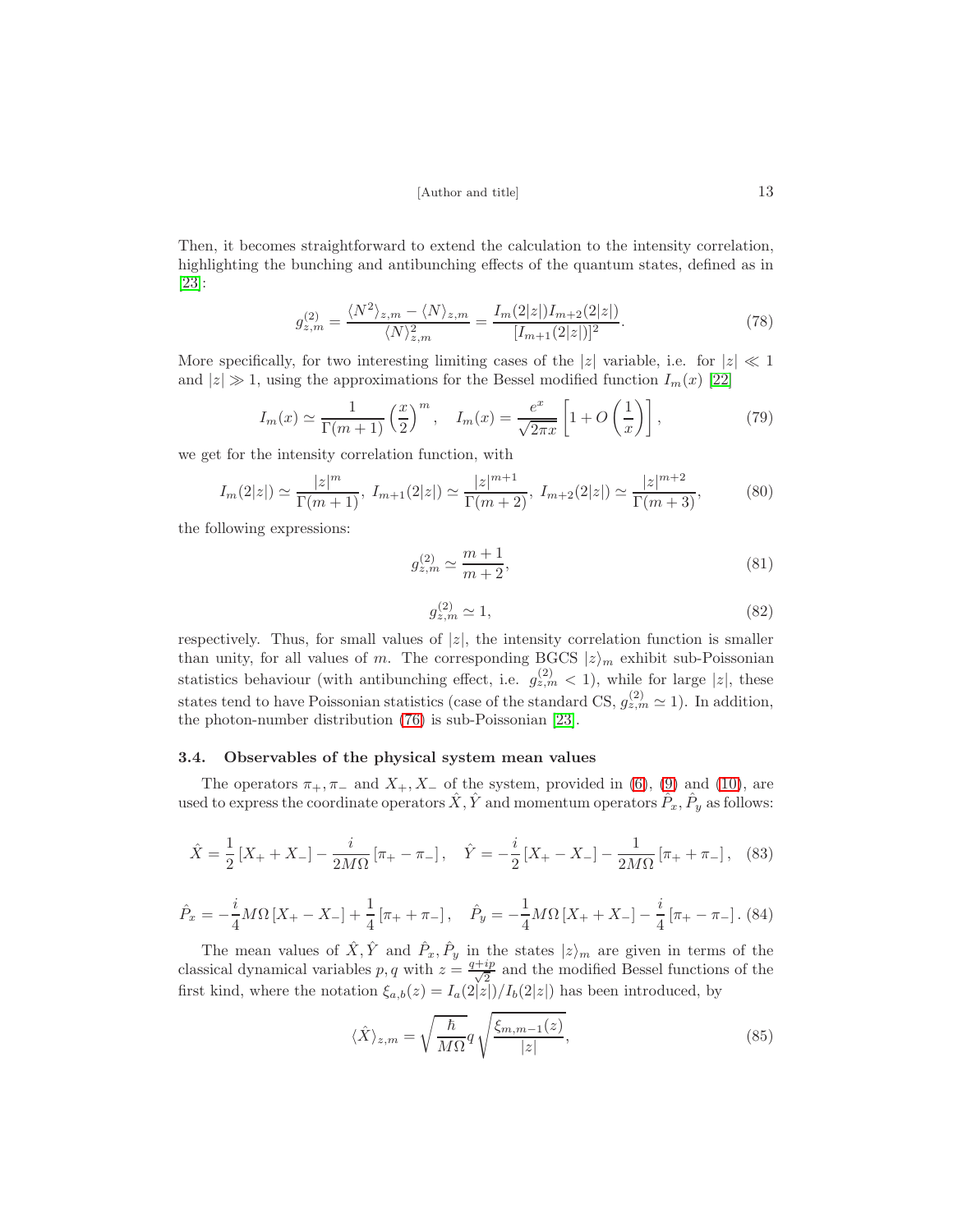$$
\langle \hat{Y} \rangle_{z,m} = \sqrt{\frac{\hbar}{2M\Omega}} \left[ p \sqrt{\frac{2\xi_{m,m-1}(z)}{|z|}} - 2\sqrt{|z|\xi_{m,m+1}(z)} \right],\tag{86}
$$

$$
\langle \hat{P}_x \rangle_{z,m} = \frac{1}{2} \sqrt{\frac{\hbar M \Omega}{2}} \left[ p \sqrt{\frac{2 \xi_{m,m-1}(z)}{|z|}} + 2 \sqrt{|z| \xi_{m,m+1}(z)} \right],\tag{87}
$$

$$
\langle \hat{P}_y \rangle_{z,m} = -\frac{1}{2} \sqrt{\frac{\hbar M \Omega}{2}} q \sqrt{\frac{2\xi_{m,m-1}(z)}{|z|}}.
$$
\n(88)

Thereby,

$$
\langle \hat{P}_y \rangle_{z,m} = -\lambda \langle \hat{X} \rangle_{z,m}, \quad \langle \hat{P}_x \rangle_{z,m} = \lambda \langle \hat{Y} \rangle_{z,m} + \sqrt{2\hbar M \Omega} \sqrt{|z|\xi_{m,m+1}(z)}, \quad \lambda = \frac{M\Omega}{2}.
$$
 (89)

Moreover, we obtain for  $\hat{X}\hat{P}_x$  and  $\hat{Y}\hat{P}_y$ :

$$
\langle \hat{X}\hat{P}_x \rangle_{z,m} = \frac{\hbar}{2} \frac{pq}{|z|} \sqrt{\xi_{m,m-2}(z)} + \frac{i\hbar}{2} + \frac{\hbar\sqrt{2}}{2} q,
$$
  

$$
\langle \hat{Y}\hat{P}_y \rangle_{z,m} = -\frac{\hbar}{2} \frac{pq}{|z|} \sqrt{\xi_{m,m-2}(z)} + \frac{i\hbar}{2} + \frac{\hbar\sqrt{2}}{2} q.
$$
 (90)

The observable dispersions are derived with the approximations as performed in [\(79\)](#page-12-0)- [\(80\)](#page-12-1), and lead, for  $|z| \gg 1$ , to the following relation:

<span id="page-13-0"></span>
$$
(\Delta \hat{X})_{z,m}^2 (\Delta \hat{P}_x)_{z,m}^2 = \frac{\hbar^2}{4} (m+1)^2 + \left( \frac{4\hbar}{M\Omega} + \frac{2\hbar}{M\Omega} \frac{1}{|z|} - \frac{\hbar^2}{2} \right) \times \left( \sqrt{2}(m+1)p + \frac{2}{|z|}p^2 \right) + \frac{\hbar^2}{4} \frac{\sqrt{2}(m+1)}{|z|} p. \tag{91}
$$

The relation [\(91\)](#page-13-0) yields, in the limit  $p \to 0$ ,

$$
(\Delta \hat{X})_{z,m}^2 (\Delta \hat{P}_x)_{z,m}^2 = \frac{\hbar^2}{4} (m+1)^2 \ge \frac{\hbar^2}{4}, \qquad m \ge 0,
$$
\n(92)

satisfying  $(\Delta \hat{X})_{z,m} (\Delta \hat{P}_x)_{z,m} = \frac{\hbar}{2}$  $\frac{h}{2}$  at  $m = 0$ , which means that the uncertainty relation is saturated, highliting one of the most important features exhibited by CS, i.e, their quantal face is the closest possible to its classical counterpart.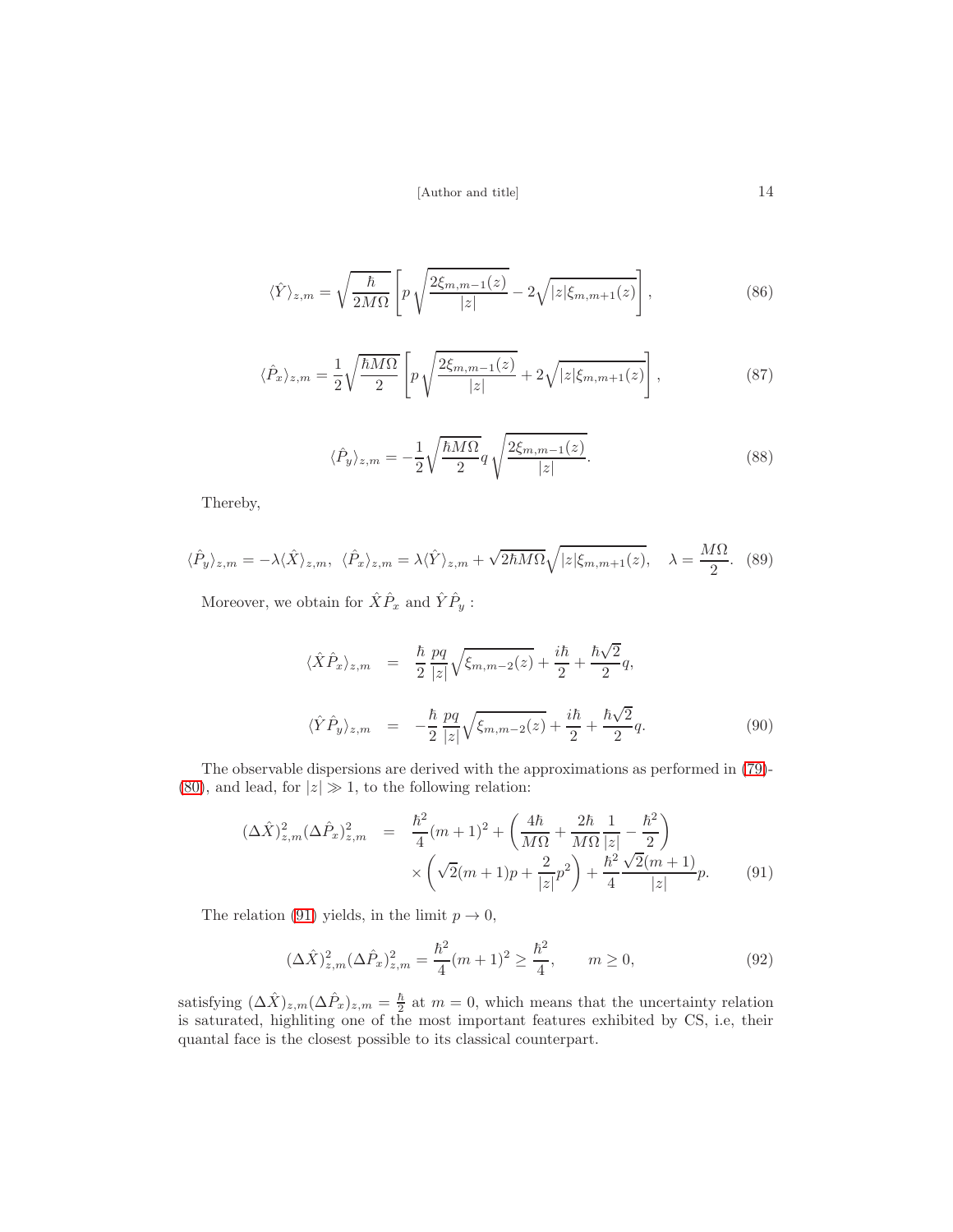#### 3.5. Probability density and time evolution

This paragraph explores the semi-classical character of the  $\mathfrak{su}(1,1)$  CS  $|z\rangle_m$ . We analyse how these states do evolve in time under the action of the time evolution operator provided by the physical Hamiltonian describing the quantum system.

From the quantity

$$
{}_m\langle z'|z\rangle_m = \left(\frac{|z'z|}{\bar{z'}z}\right)^{m/2} \frac{1}{\sqrt{I_m(2|z'|)I_m(2|z|)}} \sum_{v=0}^{+\infty} \frac{(\sqrt{\bar{z}'z})^{2v+m}}{\Gamma(v+1)\Gamma(v+m+1)},\quad (93)
$$

given a normalized state  $|z_0\rangle_m$ , the phase space distribution is defined by the probability density as follows:

<span id="page-14-1"></span>
$$
z \mapsto \varrho_{z_0}(z) := |m\langle z|z_0\rangle_m|^2 = \frac{I_m(2\sqrt{z_0\overline{z}})I_m(2\sqrt{\overline{z_0}z})}{I_m(2|z|)I_m(2|z_0|)}.
$$
\n(94)

Its time evolution behavior is then provided by

$$
z \mapsto \varrho_{z_0}(z,t) := |m \langle z| e^{-\frac{i}{\hbar}\tilde{H}t} |z_0 \rangle_m|^2. \tag{95}
$$

By acting the evolution operator  $U(t) = e^{-\frac{i}{\hbar}\tilde{H}t}$  on the state  $|z_0\rangle_m$ , we get

$$
|z_0;t\rangle_m = e^{-\frac{i}{\hbar}\tilde{H}t}|z_0\rangle_m
$$
  
\n
$$
= e^{-\frac{i}{2}[m(\Omega+\omega_c)+\Omega]t} \left[ \frac{|z_0|^{m/2}}{\sqrt{I_m(2|z_0|)}} \sum_{\nu=0}^{+\infty} \frac{(z_0(t))^{\nu}}{\sqrt{\Gamma(\nu+1)\Gamma(\nu+m+1)}} |\nu,m\rangle \right]
$$
  
\n
$$
= e^{-\frac{i}{2}[m(\Omega+\omega_c)+\Omega]t} |z_0(t)\rangle_m
$$
(96)

where  $z_0(t) := e^{-i\Omega t} z_0$ .

Therefore

$$
\varrho_{z_0}(z,t) := |_{m} \langle z | e^{-\frac{i}{\hbar}\tilde{H}t} | z_0 \rangle_m|^2 = \frac{I_m(2\sqrt{z_0(t)\bar{z}})I_m(2\sqrt{\bar{z}_0(t)\bar{z}})}{I_m(2|z|)I_m(2|z_0(t)|)}.
$$
\n(97)

It comes that the time dependence of a given BGCS  $|z\rangle_m$  is furnished by

<span id="page-14-0"></span>
$$
|z;t\rangle_m = e^{-\frac{i}{\hbar}\tilde{H}t}|z\rangle_m = e^{-\frac{i}{2}[m(\Omega + \omega_c) + \Omega]t}|z(t)\rangle_m, \quad z(t) := e^{-i\Omega t}z.
$$
 (98)

The relation [\(98\)](#page-14-0) shows that the time evolution of the CS  $|z\rangle_m$  reduces to a rotation in the complex plane given by  $z \mapsto z(t) = e^{-i\Omega t} z$  up to a phase, namely,  $e^{-\frac{i}{2}[m(\Omega + \omega_c) + \Omega]t}$ . Therefore, the semi-classical feature of the CS is given by [\(94\)](#page-14-1), while the temporal stability property is highlighted by the relation [\(98\)](#page-14-0). The latter asserts that the temporal evolution of any CS always remains a CS, and fixes the phase behavior of the CS  $|z\rangle_m$ with the factor  $e^{-i\Omega t}$ .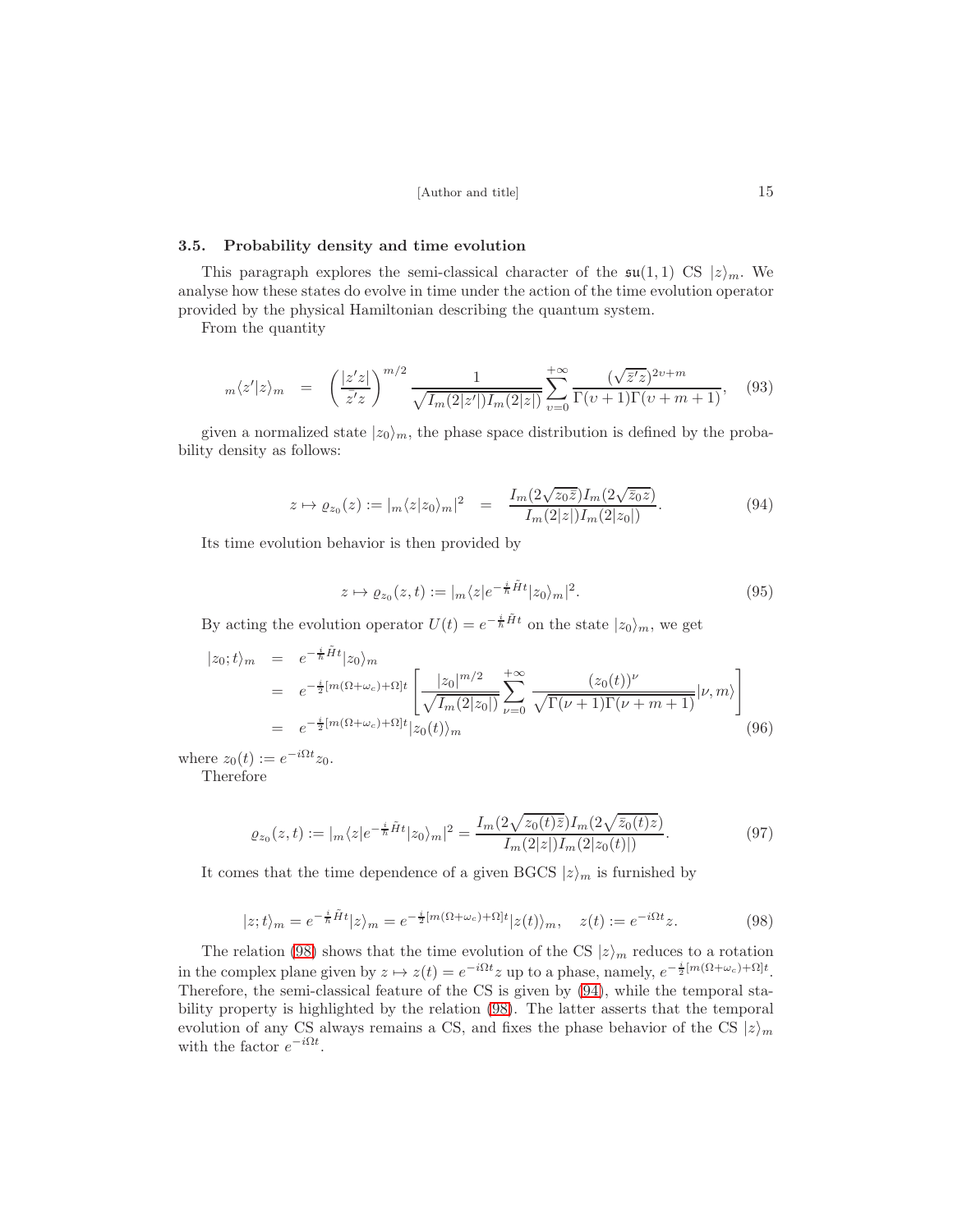#### 4. Quantization with the  $\mathfrak{su}(1,1)$  coherent states

As is proved in Section 3, the  $\mathfrak{su}(1,1)$  CS family resolves the unity. As an immediate consequence, we establish in this section the correspondence (quantization) between clas-sical and quantum quantities. For more details in the quantization procedure see [\[24,](#page-24-4) [25\]](#page-24-5) and references listed therein.

# 4.1. Quantization of elementary classical observables

The Berezin-Klauder-Toeplitz quantization of elementary classical variables  $z$  and  $\bar{z}$ is realized via the maps  $z \mapsto A_z$  and  $\bar{z} \mapsto A_{\bar{z}}$  defined on the Hilbert subspaces  $\mathfrak{H}_m$  and  $\mathfrak{H}'_{m'}$  by

$$
A_{z_{|\mathfrak{H}_m}} := \int_{\mathbb{C}} z \, |z\rangle_m \, \mathfrak{m} \langle z| d\varrho(z), \qquad A_{z_{|\mathfrak{H}'_{m'}}} := \int_{\mathbb{C}} z \, |z\rangle_{m'} \, \mathfrak{m}' \langle z| d\tilde{\varrho}(z) \qquad (99)
$$

providing

$$
A_z := \sum_{m' < 0} \int_{\mathbb{C}} z \, |z\rangle_{m'm'} \langle z| d\tilde{\varrho}(z) \bigoplus \sum_{m=0}^{+\infty} \int_{\mathbb{C}} z \, |z\rangle_{m'm} \langle z| d\varrho(z),\tag{100}
$$

$$
A_{\bar{z}} := \sum_{m' < 0} \int_{\mathbb{C}} \bar{z} \, |z\rangle_{m' \, m'} \langle z| d\tilde{\varrho}(z) \bigoplus \sum_{m=0}^{+\infty} \int_{\mathbb{C}} \bar{z} \, |z\rangle_{m \, m} \langle z| d\varrho(z). \tag{101}
$$

This gives, using the equations [\(27\)](#page-5-0), [\(68\)](#page-10-2) and [\(69\)](#page-10-3), the following relations:

$$
A_{z} = \sum_{m' < 0} \sum_{n=0}^{+\infty} \sqrt{(n-m'+1)(n+1)} |n, m'\rangle \langle n+1, m'|
$$
\n
$$
\bigoplus \sum_{m=0}^{+\infty} \sum_{n=m}^{+\infty} \sqrt{(n-m+1)(n+1)} |n, m\rangle \langle n+1, m| = \mathcal{K}_{-}, \qquad (102)
$$

$$
A_{\bar{z}} = \sum_{m' < 0} \sum_{n=0}^{+\infty} \sqrt{n(n-m')} |n, m'\rangle \langle n-1, m'|
$$
\n
$$
\bigoplus_{m=0}^{+\infty} \sum_{n=m}^{+\infty} \sqrt{n(n-m)} |n, m\rangle \langle n-1, m| = \mathcal{K}_{+}
$$
\n(103)

with the matrix elements:

$$
(A_{z_{|\mathfrak{H}_m}})_{n,k} = \frac{2}{\pi} \int_0^\infty K_m(2\rho) \rho^{n-m+k+2} d\rho \times \int_0^{2\pi} e^{-i[(k-m)-(n+1-m)]\phi} d\phi \times
$$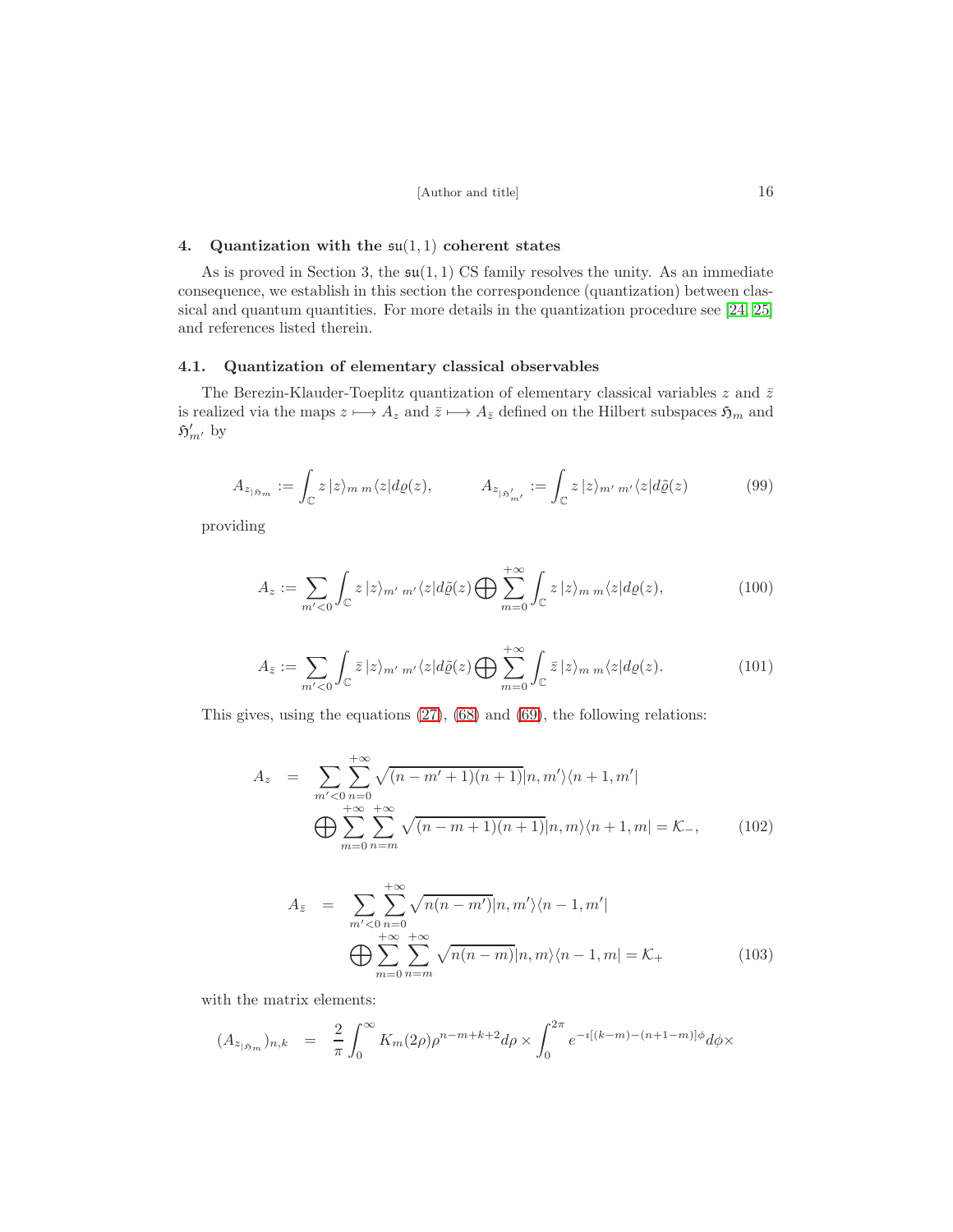$$
\times \frac{1}{\sqrt{\Gamma(n-m+1)\Gamma(n+1)\Gamma(k-m+1)\Gamma(k+1)}},\tag{104}
$$

$$
(A_{\bar{z}_{|\mathfrak{H}_m}})_{n,k} = \frac{2}{\pi} \int_0^\infty K_m(2\rho) \rho^{n-m+k+2} d\rho \times \int_0^{2\pi} e^{-i[(k+1-m)-(n-m)]\phi} d\phi \times \frac{1}{\sqrt{\Gamma(n-m+1)\Gamma(n+1)\Gamma(k-m+1)\Gamma(k+1)}},
$$
(105)

respectively.

Their commutator  $[A_z, A_{\bar{z}}]$  is reduced to

$$
[A_z, A_{\bar{z}}] = 2\mathcal{K}_3\tag{106}
$$

reminding the  $\mathfrak{su}(1,1)$  commutation rules [\(23\)](#page-4-0).

Other interesting results emerging from this context are the following mean values:

$$
{}_m\langle z|A_{z_{|S_m}}|z\rangle_m=z={}_{m'}\langle z|A_{z_{|S_{m'}^{'}}}|z\rangle_{m'},\ {}_m\langle z|A_{\bar{z}_{|S_m}}|z\rangle_m=\bar{z}={}_{m'}\langle z|A_{\bar{z}_{|S_{m'}^{'}}}|z\rangle_{m'},(107)
$$

$$
m\langle z|A_{z_{|\mathfrak{H}_m}}^2|z\rangle_m = z^2 = \,m'\langle z|A_{z_{|\mathfrak{H}'_{m'}}}^2|z\rangle_{m'},\,\,m\langle z|A_{\bar{z}_{|\mathfrak{H}_m}}^2|z\rangle_m = \bar{z}^2 = \,m'\langle z|A_{\bar{z}_{|\mathfrak{H}'_{m'}}}^2|z\rangle_{m'},\tag{108}
$$

$$
m\langle z|A_{\bar{z}_{|S_m}}A_{z_{|S_m}}|z\rangle_m = |z|^2 = m\langle z|A_{\bar{z}_{|S'_{m'}}}A_{z_{|S'_{m'}}}|z\rangle_{m'}
$$
(109)

$$
m\langle z|A_{z_{|\mathfrak{H}_m}}A_{\bar{z}_{|\mathfrak{H}_m}}|z\rangle_m = |z|^2 + 2\langle K_3\rangle_{z,m}, \ m'\langle z|A_{z_{|\mathfrak{H}'_{m'}}}A_{\bar{z}_{|\mathfrak{H}'_{m'}}}|z\rangle_{m'} = |z|^2 + 2\langle K_3\rangle_{z,m'}
$$
(110)

where  $\langle K_3 \rangle_{z,m}$  is provided in [\(73\)](#page-11-0) and  $\langle K_3 \rangle_{z,m'}$  given by

$$
\langle K_3 \rangle_{z,m'} = |z| \frac{I_{-m'+1}(2|z|)}{I_{-m'}(2|z|)} + \frac{-m'+1}{2}.
$$
\n(111)

# 5. Mandel parameter

Several parameters can be introduced to characterize statistical properties. The most popular one is the Mandel parameter [\[27,](#page-24-6) [30\]](#page-24-7). Let  $Q$  denote this parameter. Then  $Q$  is a convenient noise-indicator of a non-classical field. This is frequently used to measure the deviation from Poisson distribution. Thus, Q can distinguish quantum processes from classical ones [\[27\]](#page-24-6)-[\[34\]](#page-24-8).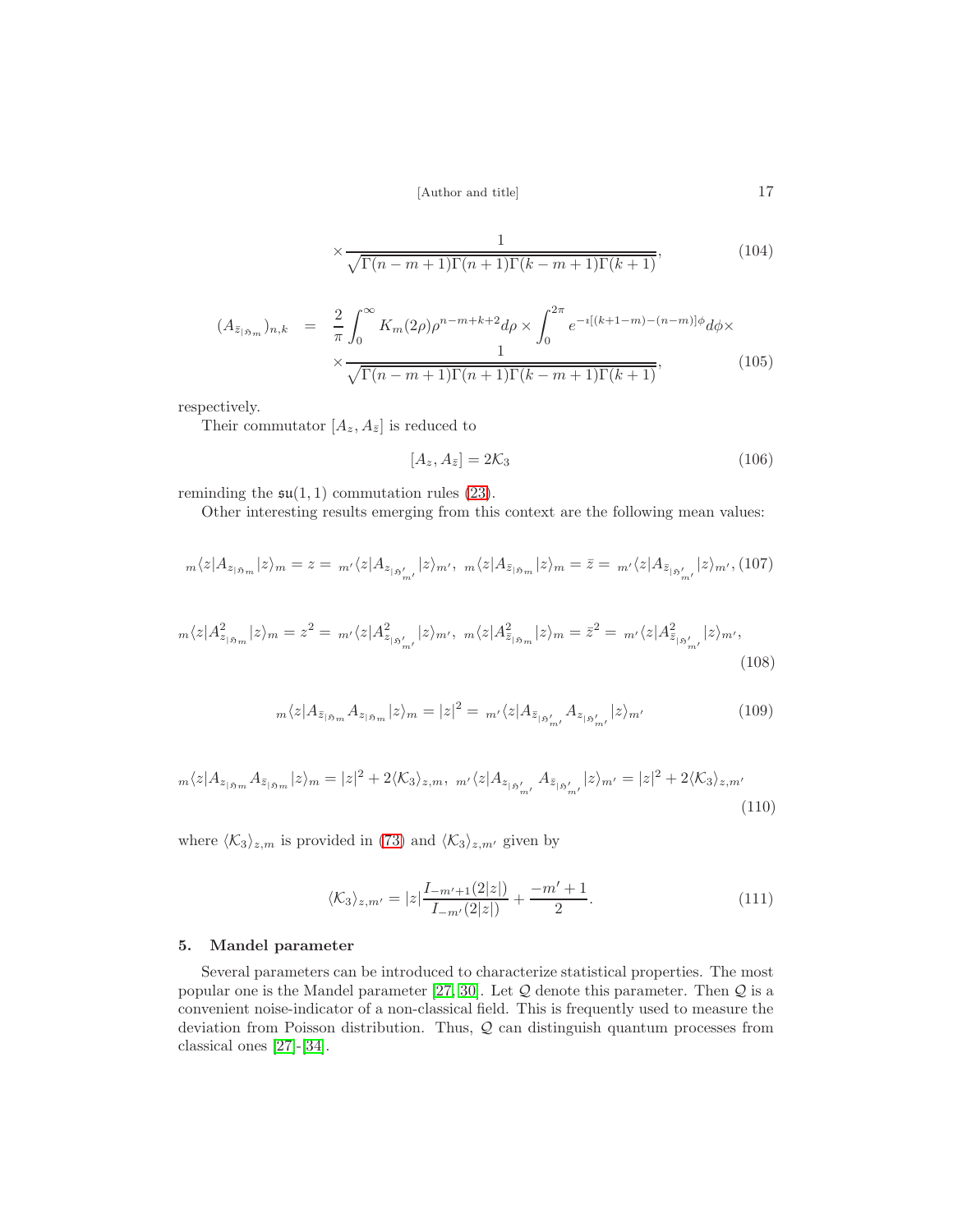The Mandel parameter  $Q$  is defined as [\[27\]](#page-24-6)

$$
\mathcal{Q} \equiv \frac{(\Delta N)^2 - \langle N \rangle}{\langle N \rangle} = \frac{2 \langle I \rangle}{T} \int_0^T dt_2 \int_0^{t_2} dt_1 [1 + \lambda(t_1)] - \langle I \rangle T, \quad (112)
$$

where  $\langle N \rangle$  is the average counting number;  $(\Delta N)^2$  is the corresponding square variance;  $\langle I \rangle = \langle N \rangle /T$  is the steady-state photon-counting rate expressed in units of cps;  $\lambda(\tau)$  =  $\langle \Delta I(t) \Delta I(t + \tau) \rangle / \langle I(t) \rangle \langle I(t + \tau) \rangle$  is the normalized two-time correlation of intensity fluctuations  $(\Delta I(t) = I(t) - \langle I(t) \rangle)$  of time difference equal to the time  $\tau$  [\[26\]](#page-24-9).

Moreover, the Mandel parameter Q

$$
\mathcal{Q} = \frac{(\Delta N)^2}{\langle N \rangle} - 1 \equiv \mathcal{F} - 1 \tag{113}
$$

is closely related to the normalized variance, also called the quantum Fano factor  $\mathcal{F}$  [\[31\]](#page-24-10), given by  $\mathcal{F} = (\Delta N)^2 \langle N \rangle$ , of the photon distribution. For  $\mathcal{F} < 1(\mathcal{Q} \le 0)$ , the emitted light is referred to as sub-Poissonian (corresponding to nonclassical states);  $\mathcal{F} = 1, \mathcal{Q} = 0$ corresponds to the Poisson distribution (case of standard CS), whereas for  $\mathcal{F} > 1$ , ( $\mathcal{Q} > 0$ ) the light is called super-Poissonian (corresponding to classical states) [\[27\]](#page-24-6)-[\[35\]](#page-24-11). Thus, in this case, using [\(77\)](#page-11-3), we have in the BGCS  $|z\rangle_m$ :

• For 
$$
|z| \ll 1
$$

$$
(\Delta N)_{z,m}^2 \simeq |z|^2 \frac{|z|^2}{(m+2)(m+1)} + |z| \frac{|z|}{m+1} - |z|^2 \frac{|z|^2}{(m+1)^2},
$$
  

$$
\langle N \rangle_{z,m} \simeq |z| \frac{|z|}{m+1}
$$
 (114)

providing  $\mathcal{F} < 1$  and

$$
\mathcal{Q} \simeq -\frac{|z|^2}{(m+1)(m+2)} < 0 \tag{115}
$$

indicating that the BGCS  $|z\rangle_m$  have sub-Poissonian statistics as discussed in the subsection [3.3.](#page-10-4)

• For  $|z| \gg 1$ 

$$
(\Delta N)_{z,m}^2 \simeq |z|, \qquad \langle N \rangle_{z,m} \simeq |z| \tag{116}
$$

giving  $\mathcal{F} \simeq 1$  such that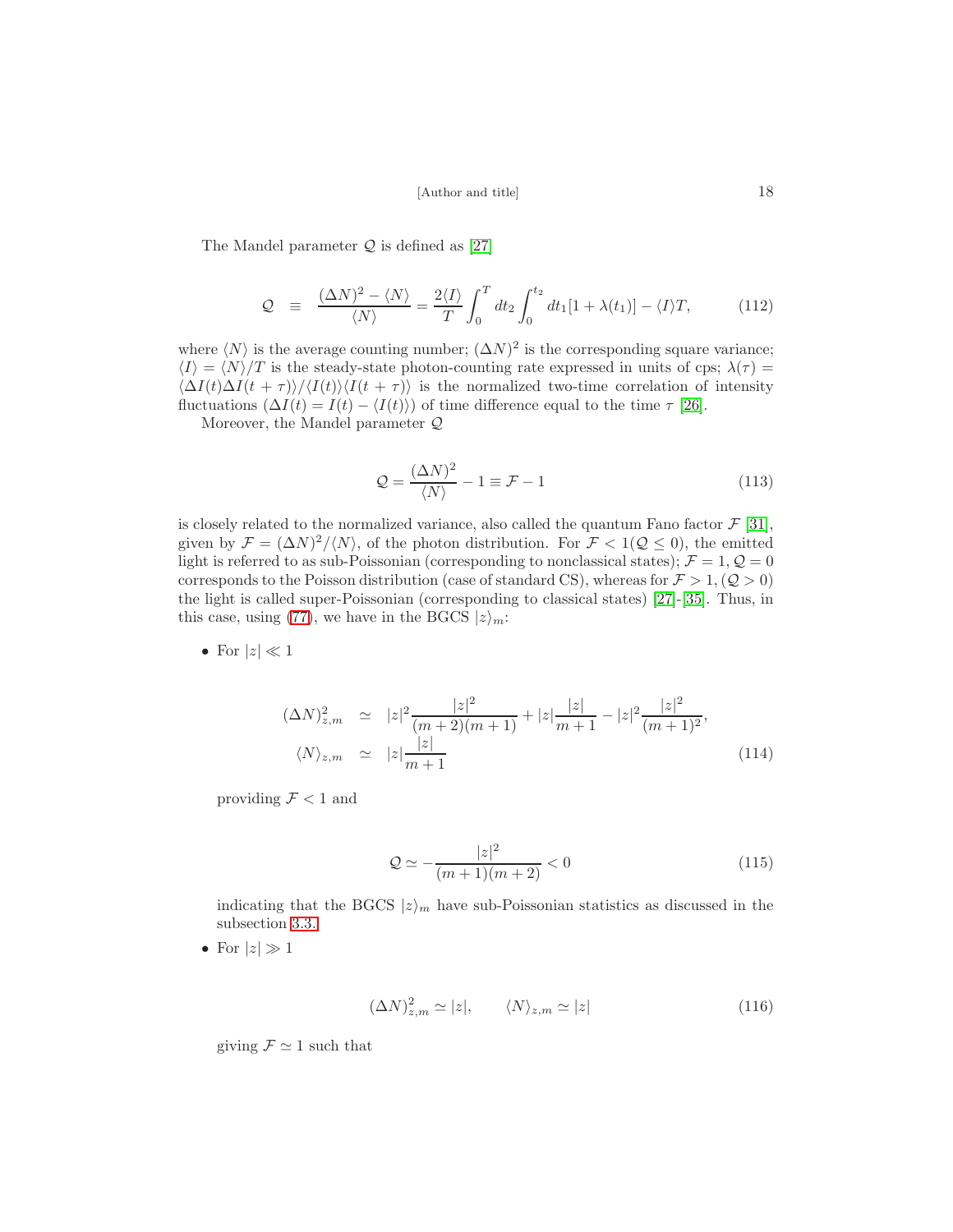$$
Q \simeq 0.\tag{117}
$$

It implies that the BGCS  $|z\rangle_m$  have Poissonian statistics for  $|z|\gg 1$  as also noticed in the subsection [3.3.](#page-10-4) Therefore, for  $|z| \gg 1$ , the sates  $|z\rangle_m$  coincide with the standard CS.

## 6. Thermal properties of the BGCS

In quantum mechanics, the probability distribution on the states of a physical system can be characterized by a statistical operator called density matrix, generally denoted by  $\rho$ . The latter reveals to be an important tool used for examining the physical and chemical properties of a system. In the Fock representation, the density matrix is given by its matrix elements,  $\rho_{m,n} = \langle m|\rho|n\rangle$ , as in [\[24\]](#page-24-4):  $\rho = \sum_{m,n} \rho_{m,n}|m\rangle\langle n|$ .

This section furnishes a description of the statistical properties of the BGCS for our model in the situation of a pseudo-thermal equilibrium (limited to some value of  $m$ , with  $m \geq 0$ ). Consider a quantum gas of the system in the thermodynamic equilibrium with a reservoir at temperature  $T$ , which satisfies a quantum canonical distribution. The corresponding normalized density operator for a fixed number  $m$  is given by

<span id="page-18-0"></span>
$$
\rho_m = \frac{1}{Z} \sum_{\nu=0}^{+\infty} e^{-\beta E_{\nu,m}} |\nu, m\rangle \langle \nu, m|, \quad E_{\nu,m} = \hbar \Omega \nu + \frac{\hbar}{2} \left( m(\Omega + \omega_c) + \Omega \right), \tag{118}
$$

where the partition function  $Z$  is taken as the normalization constant. To derive the energy levels  $E_{\nu,m}$  in [\(118\)](#page-18-0), we put  $n = \nu + m$  in  $\mathcal{E}_{n,m}$  given in [\(12\)](#page-3-4) and find

$$
\mathcal{E}_{n,m} = \hbar\Omega\left(\nu + m + \frac{1}{2}\right) - \frac{\hbar}{2}\Omega m + \frac{\hbar}{2}\omega_c m.
$$
\n(119)

Developing and rearranging this expression lead to the required relation, i.e.,

$$
\mathcal{E}_{n,m} = \hbar\Omega\nu + \frac{\hbar}{2} \left[ \Omega + (\Omega + \omega_c)m \right] := E_{\nu,m}.
$$
\n(120)

The diagonal elements of the density operator in the BGCS representation are given by

$$
m\langle z|\rho_m|z\rangle_m = \frac{1}{Z} \frac{|z|^m}{I_m(2|z|)} \sum_{\nu=0}^{+\infty} e^{-\beta E_{\nu,m}} \frac{|z|^{2\nu}}{\Gamma(\nu+1)\Gamma(\nu+m+1)}.
$$
(121)

Note that the quantity  $m\langle z|p_m|z\rangle_m$  is analog to the "semi-classical" phase space distribution function  $\mu(x, p) = \langle z|\rho|z\rangle$  associated to the density matrix  $\rho$  (here  $\rho_m$ ) of the system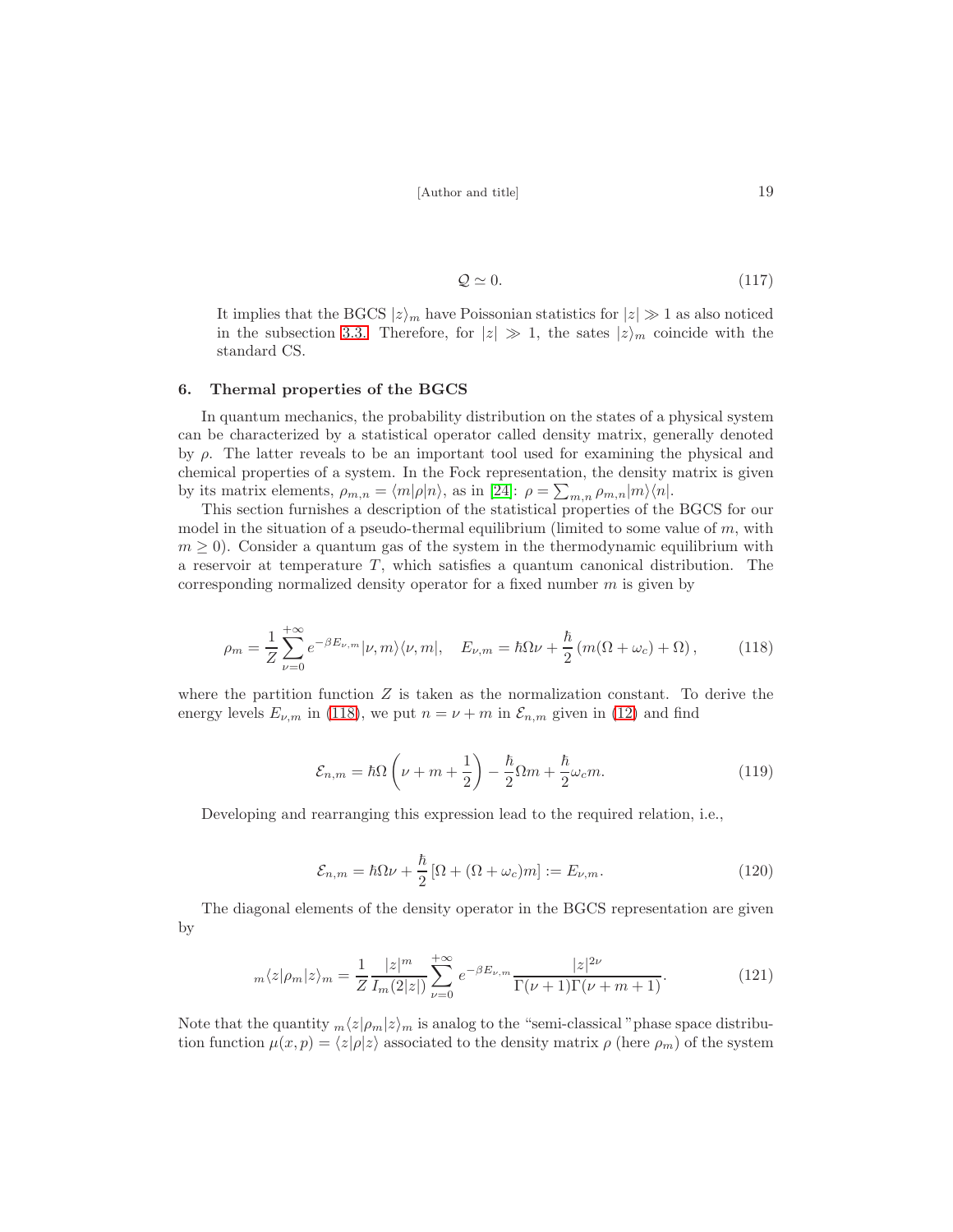which is normalized as  $\int (dx dp/2\pi\hbar)\mu(x, p) = 1$ . It is often referred to as the Husimi distribution [\[36\]](#page-24-12).

Then, using [\(35\)](#page-6-4), [\(118\)](#page-18-0) and  $E_{\nu,m} = \hbar \Omega \nu + \frac{\hbar}{2}$  $\frac{\hbar}{2}(m(\Omega + \omega_c) + \Omega)$ , we deduce

<span id="page-19-0"></span>
$$
m\langle z|\rho_m|z\rangle_m = \frac{1}{Z}e^{-\frac{\beta\hbar}{2}\Omega}e^{-\frac{\beta\hbar}{2}m\omega_c}\frac{I_m(2|z|e^{-\frac{\beta\hbar}{2}\Omega})}{I_m(2|z|)}.
$$
\n(122)

The normalization of the density operator leads to

$$
Tr\rho_m = \int_{\mathbb{C}} d\varrho(z) \, m \langle z | \rho | z \rangle_m = 1. \tag{123}
$$

By the use of the following integral relation [\[22\]](#page-24-3):

$$
\int_0^{+\infty} dx \, x^{-\lambda} K_\mu(ax) I_\nu(bx) = \frac{b^{\nu} \Gamma\left(\frac{1}{2} - \frac{1}{2}\lambda + \frac{1}{2}\mu + \frac{1}{2}\nu\right) \Gamma\left(\frac{1}{2} - \frac{1}{2}\lambda - \frac{1}{2}\mu + \frac{1}{2}\nu\right)}{2^{\lambda+1} \Gamma(\nu+1)a^{-\lambda+\nu+1}} \times F\left(\frac{1}{2} - \frac{1}{2}\lambda + \frac{1}{2}\mu + \frac{1}{2}\nu, \frac{1}{2} - \frac{1}{2}\lambda - \frac{1}{2}\mu + \frac{1}{2}\nu; \nu + 1; \frac{b^2}{a^2}\right) \times \left[Re(\nu+1-\lambda\pm\mu) > 0, a > b\right],
$$
\n(124)

we obtain

<span id="page-19-3"></span>
$$
Z = e^{-\frac{\beta \hbar}{2}[m(\Omega + \omega_c) + \Omega]} F(m+1, 1; m+1; e^{-\beta \hbar \Omega}), \qquad (125)
$$

where  $F$  corresponds to the hypergeometric function satisfying the following property [\[37\]](#page-24-13):

<span id="page-19-4"></span>
$$
F(c, \mu; c; x) = F(\mu, c; c; x) = (1 - x)^{-\mu}.
$$
\n(126)

It comes that the partition function  $Z$  takes the form:

$$
Z = e^{-\frac{\beta \hbar}{2}m(\Omega + \omega_c)} \left\{ 2\sinh\left\{ \frac{\beta \hbar}{2} \Omega \right\} \right\}^{-1}.
$$
 (127)

The diagonal elements of the density matrix [\(122\)](#page-19-0) can be written as

<span id="page-19-1"></span>
$$
m\langle z|\rho_m|z\rangle_m = 2e^{\frac{\beta\hbar}{2}(m-1)\Omega} \sinh\left\{\frac{\beta\hbar}{2}\Omega\right\} \frac{I_m(2|z|e^{-\frac{\beta\hbar}{2}\Omega})}{I_m(2|z|)}.
$$
 (128)

In the case of a strong magnetic field, i.e.  $\omega_0 \ll \omega_c$ , it simplifies into the expression:

<span id="page-19-2"></span>
$$
m\langle z|\rho_m|z\rangle_m = 2e^{\frac{\beta\hbar\omega_c}{2}(m-1)\left(1+2\left(\frac{\omega_0}{\omega_c}\right)^2\right)}\sinh\left\{\frac{\beta\hbar\omega_c}{2}\left(1+2\left(\frac{\omega_0}{\omega_c}\right)^2\right)\right\}}\times \frac{I_m\left(2|z|e^{-\frac{\beta\hbar\omega_c}{2}\left(1+2\left(\frac{\omega_0}{\omega_c}\right)^2\right)}\right)}{I_m(2|z|)}.
$$
(129)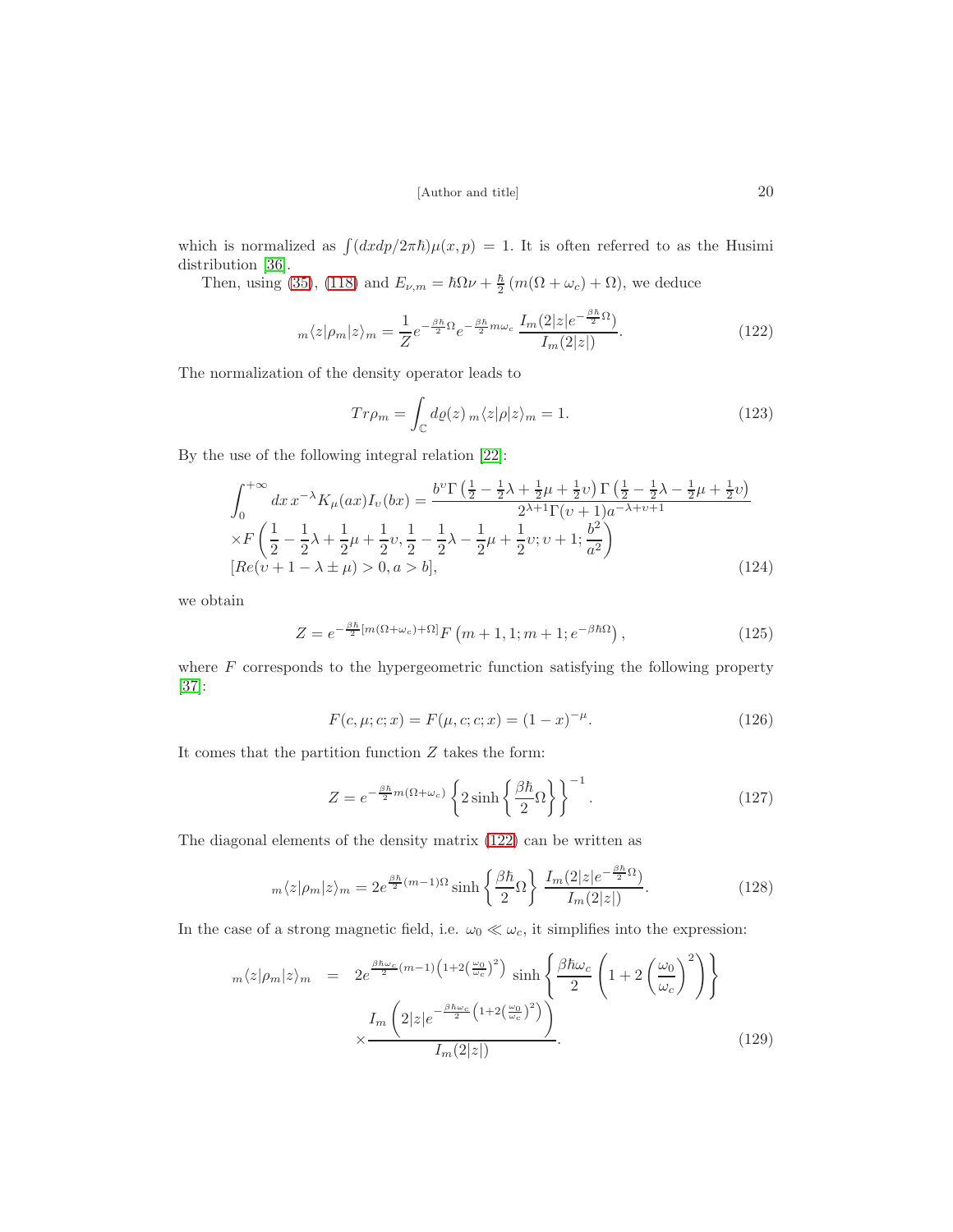$$
[{\it Author\ and\ title}] \qquad \qquad 21
$$

With the equations [\(128\)](#page-19-1) and [\(129\)](#page-19-2), we look for another thermodynamical aspect of the model in the BGCS representation. Indeed, CS are also relevant to the concept of Wehrl entropy  $W$  defined as [\[39,](#page-24-14) [38,](#page-24-15) [40\]](#page-24-16):

$$
W := -\int \frac{dx dp}{2\pi\hbar} \mu(x, p) \ln \mu(x, p)
$$
\n(130)

where  $\mu(x, p) = \langle z| \rho |z\rangle$ . Evaluating it now in terms of the distribution function  $m\langle z|\rho_m|z\rangle_m$  in [\(128\)](#page-19-1), we obtain

<span id="page-20-0"></span>
$$
W = -\int_{\mathbb{C}} d\varrho(z) \, m \langle z | \rho_m | z \rangle_m \, \ln[m \langle z | \rho_m | z \rangle_m]
$$
  
\n
$$
= -\ln \left\{ 2 \sinh \left\{ \frac{\beta \hbar}{2} \Omega \right\} \right\} - \frac{\beta \hbar}{2} \Omega (m - 1) - \left[ 2 e^{\frac{\beta \hbar}{2} \Omega (m - 1)} \sinh \left\{ \frac{\beta \hbar}{2} \Omega \right\} \right] \times
$$
  
\n
$$
\times \int_{\mathbb{C}} d^2 z \frac{2}{\pi} K_m(2|z|) I_m(2|z|e^{-\frac{\beta \hbar}{2} \Omega}) \ln \left\{ \frac{I_m(2|z|e^{-\frac{\beta \hbar}{2} \Omega})}{I_m(2|z|)} \right\}.
$$
 (131)

Assuming that the argument of the logarithm function under the integral is dominated in the region  $|z| \ll 1$ , we get approximately

$$
\int_{\mathbb{C}} d^2 z \frac{2}{\pi} K_m(2|z|) I_m(2|z|e^{-\frac{\beta \hbar}{2}\Omega}) \ln \left\{ \frac{I_m(2|z|e^{-\frac{\beta \hbar}{2}\Omega})}{I_m(2|z|)} \right\} \simeq -m\frac{\beta \hbar}{2} \Omega \times \frac{e^{-\frac{\beta \hbar}{2}\Omega(m-1)}}{2 \sinh \left\{ \frac{\beta \hbar}{2}\Omega \right\}} (132)
$$

Therefore, the Wehrl entropy is approximated to the quantity

<span id="page-20-1"></span>
$$
W \simeq -\ln\left[1 - e^{-\beta\hbar\Omega}\right] = -1 + W_{HO},\tag{133}
$$

where  $W_{HO} = 1 - \ln \left[1 - e^{-\beta \hbar \Omega} \right]$  is the conventional harmonic oscillator Wehrl entropy [\[38\]](#page-24-15) with frequency  $\Omega$ . Besides, setting

$$
m\langle z|\tilde{\rho}|z\rangle_m = \left(\frac{2\pi l^2}{A}\right) m\langle z|\rho|z\rangle_m \tag{134}
$$

where  $l = \sqrt{\frac{\hbar}{M}}$  $\frac{\hbar}{M\Omega}$  and  $A = \pi \mathcal{R}^2$  with  $\mathcal R$  the radius of the cylindrical body considered in [\[2\]](#page-23-1), and evaluating

$$
\tilde{W} = -\frac{A}{2\pi l^2} \int_{\mathbb{C}} d\varrho(z) \, m \langle z | \tilde{\rho} | z \rangle_m \ln[m \langle z | \tilde{\rho} | z \rangle_m]
$$
\n(135)

as in [\(131\)](#page-20-0)-[\(133\)](#page-20-1), we get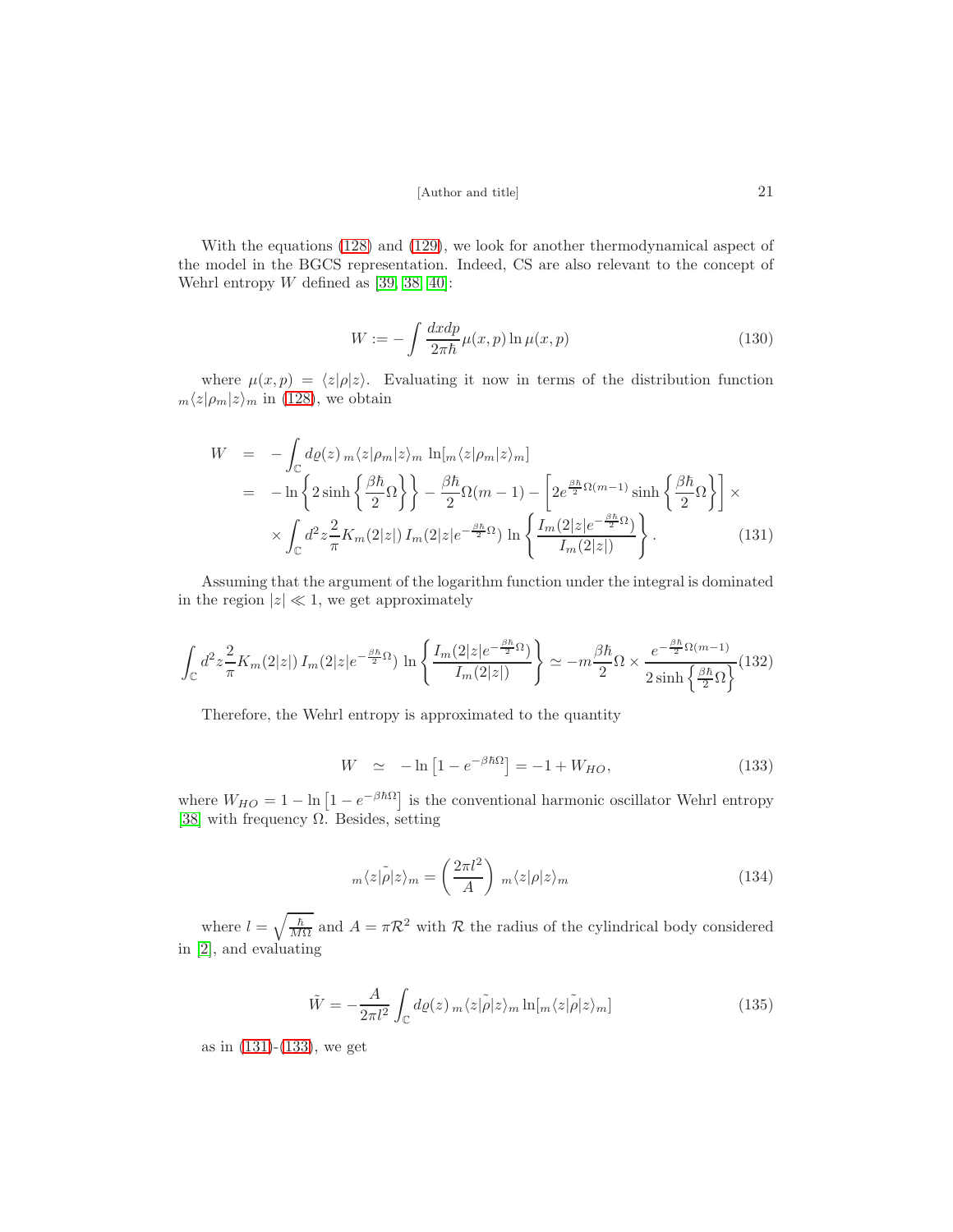$$
\tilde{W} \simeq -\ln\left[1 - e^{-\beta \hbar \Omega}\right] - \ln\left(\frac{2\pi l^2}{A}\right) \equiv -1 + W_{calc}.
$$
\n(136)

Here,  $W_{calc} = 1 - \ln \left[1 - e^{-\beta \hbar \Omega}\right] - \ln \left(\frac{2\pi l^2}{A}\right)$  is the Wehrl entropy calculated for Landau's diamagnetism for a spinless electron in a uniform magnetic field. The thermal harmonic oscillator [41] frequency is denoted by  $\Omega$ , and  $l = \sqrt{\frac{\hbar}{M}}$  $\frac{h}{M\Omega}$ . Hence, in this case, our physical model is an approximation of the problem of a thermal harmonic oscillator with frequency Ω.

In the case of a strong magnetic field, using [\(129\)](#page-19-2), we get

$$
W \simeq -\ln\left(1 - e^{-\frac{\beta \hbar \omega_c}{2}\left(1 + 2\left(\frac{\omega_0}{\omega_c}\right)^2\right)}\right). \tag{137}
$$

The diagonal expansion of the density operator can be performed for this physical model, as investigated in [\[23\]](#page-24-2) in the constructed BGCS as follows:

$$
\rho_m = \int_{\mathbb{C}} d\varrho(z) P_m(z) |\nu, m\rangle \langle \nu, m|, \qquad (138)
$$

where the function  $P_m(z)$  must be determined. To this end, we first compute the diagonal elements of the density operator  $\rho_m$  in the basis of the number states, namely  $\{|v, m\rangle, v \geq$ 0}, by setting:

$$
\langle \nu, m | \rho_m | \nu, m \rangle = \int_{\mathbb{C}} 2 \frac{d^2 z}{\pi} K_m(2|z|) I_m(2|z|) P_m(z) \langle \nu, m | z \rangle_{m \, m} \langle z | \nu, m \rangle. \tag{139}
$$

By the use of  $\sum_{\nu=0}^{+\infty} |\nu, m\rangle \langle \nu, m| = 1$  and [\(118\)](#page-18-0), they are given by

$$
\langle \nu, m | \rho_m | \nu, m \rangle = \frac{1}{Z} e^{-\beta E_{\nu, m}} = [1 - e^{-\beta \hbar \Omega}] e^{-\beta \hbar \Omega \nu}.
$$
 (140)

Then, using the integral [\(42\)](#page-7-3), we obtain for the function  $P_m(z)$  the following expression:

$$
P_m(z) = [e^{\beta \hbar \Omega} - 1]e^{\frac{\beta \hbar}{2}\Omega m} \frac{K_m(2|z|e^{\frac{\beta \hbar}{2}\Omega})}{K_m(2|z|)}
$$
(141)

which is normalized as

$$
\int_{\mathbb{C}} d\varrho(z) P_m(z) = 1. \tag{142}
$$

Then, the diagonal representation of the normalized density operator takes the form

$$
\rho_m = [e^{\beta \hbar \Omega} - 1]e^{\frac{\beta \hbar}{2}\Omega m} \int_{\mathbb{C}} d\varrho(z) \frac{K_m(2|z|e^{\frac{\beta \hbar}{2}\Omega})}{K_m(2|z|)} |z\rangle_{m \, m} \langle z|.
$$
\n(143)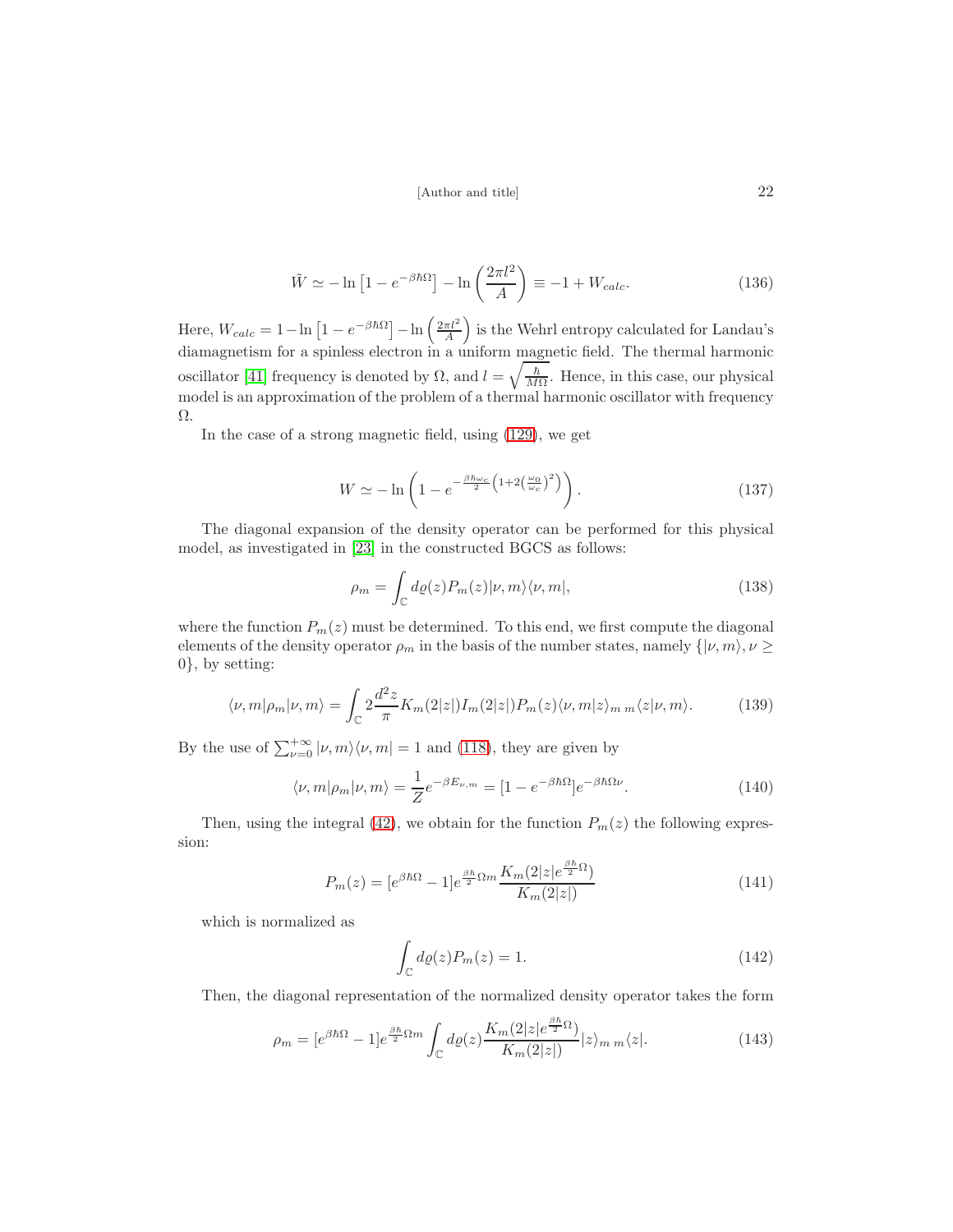Therefore, given an observable  $\mathcal{O}$ , one obtains its mean value, i.e., its pseudo-thermal average (with  $m \geq 0$ ) as follows:

$$
\langle \mathcal{O} \rangle_m = Tr(\rho_m \mathcal{O}) = \int_{\mathbb{C}} d\varrho(z) P_m(z) \, _m \langle z | \mathcal{O} | z \rangle_m. \tag{144}
$$

In this manner, the *pseudo*-thermal expectation value of the number operator  $N$ , by using [\(77\)](#page-11-3), [\(125\)](#page-19-3) and [\(126\)](#page-19-4) together, is

$$
\langle N \rangle_m = Tr(\rho_m N) = \int_{\mathbb{C}} d\varrho(z) P_m(z) \, m \langle z | N | z \rangle_m = \frac{1}{e^{\beta \hbar \Omega} - 1}.
$$
 (145)

In the same vein, using [\(77\)](#page-11-3), [\(125\)](#page-19-3) and [\(126\)](#page-19-4), the pseudo-thermal expectation value of the square of the number operator becomes

$$
\langle N^2 \rangle_m = Tr(\rho_m N^2) = \int_{\mathbb{C}} d\varrho(z) P_m(z) \, _m \langle z | N^2 | z \rangle_m = \frac{1}{e^{\beta \hbar \Omega} - 1} + 2 \frac{1}{(e^{\beta \hbar \Omega} - 1)^2}.
$$
 (146)

One remarks that both thermal expectation values  $\langle N \rangle_m$  and  $\langle N^2 \rangle_m$  are independent of the Bargmann index given here by  $m$ . One can therefore define the thermal intensity correlation function, which is also independent of the index  $m$ , by

$$
\langle g \rangle_m \equiv \frac{\langle N^2 \rangle - \langle N \rangle}{\langle N \rangle^2} = \langle g^2 \rangle = 2. \tag{147}
$$

### 7. Concluding remarks

In this work, we investigated the Fock-Darwin Hamiltonian describing a gas of spinless charged particles, subject to a perpendicular magnetic field B, confined in a harmonic potential. We used a set of step and orbit-center coordinate operators. Then we showed that the studied system possesses  $\mathfrak{su}(1,1)$  Lie algebra. As a consequence, CS were constructed as the eigenstates of the SU(1,1) group generator  $\mathcal{K}_-$ . The mean values of  $SU(1, 1)$  group generators and of the physical system observables, the probability density and the time dependence of the BGCS were discussed. Using these CS, the Berezin - Klauder - Toeplitz quantization were performed. Quantum optical characteristics such as the Mandel parameter were derived. Statistical properties of a gas in thermodynamic equilibrium with a reservoir at temperature  $T$ , satisfying the quantum canonical distribution, were investigated and discussed. Finally, using the density matrix provided in the BGCS representation, we noticed, via the calculation of the Wehrl entropy, that the considered system can be identified to a model of a thermal harmonic oscillator.

#### Acknowledgments

The authors are grateful to anonymous referees for their useful comments which permit to substantially improve the paper. MNH thanks Professor G. A. Goldin from Rutgers University (USA) for fruitful discussions and suggestions. This work is partially supported by the ICTP through the OEA-ICMPA-Prj-15. The ICMPA is in partnership with the Daniel Iagolnitzer Foundation (DIF), France.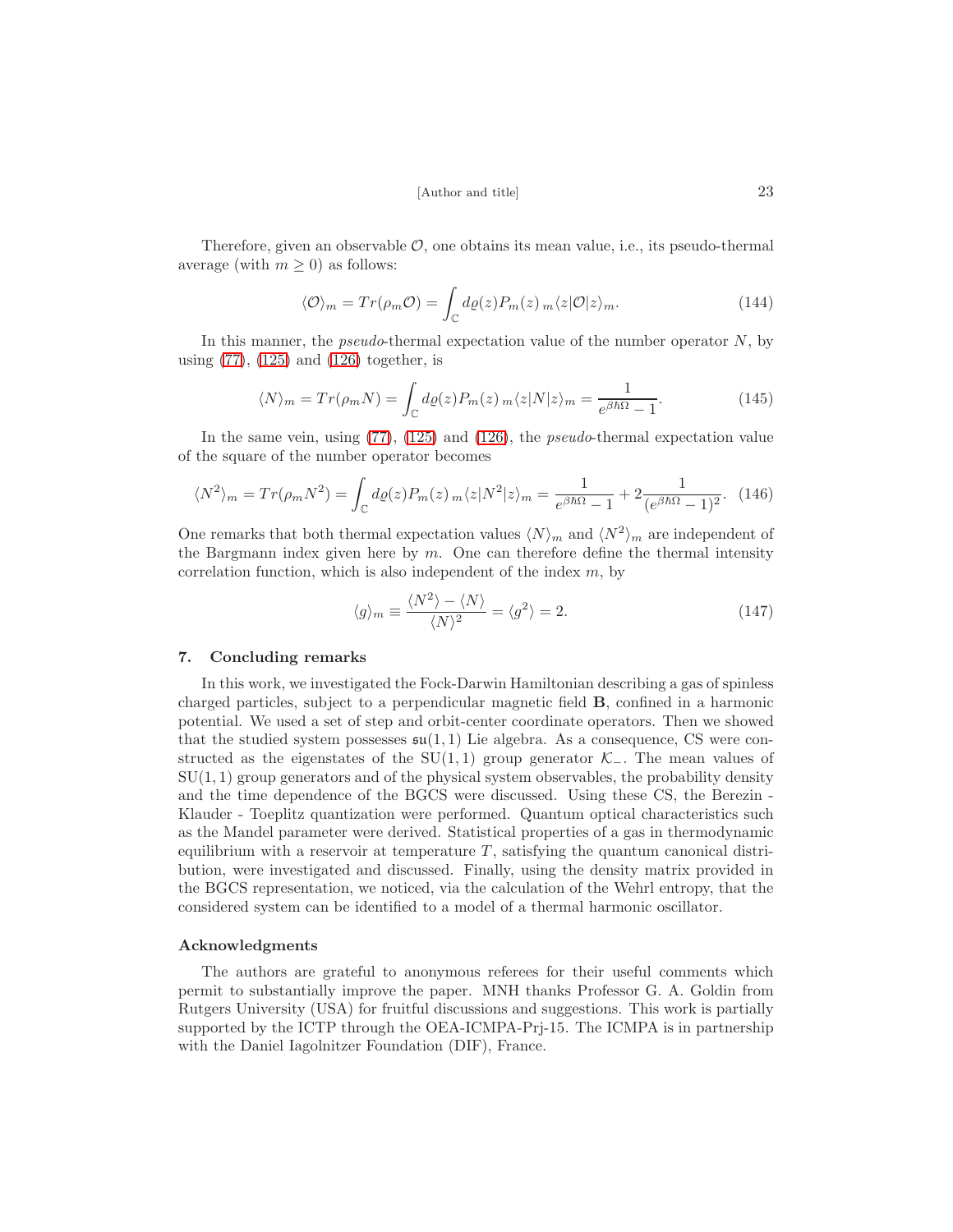### <span id="page-23-0"></span>REFERENCES

- [1] I. A. Malkin and V. I. Man'ko: *Coherent States of a Charged Particle in a Magnetic Field*, *Zh. Eksp. Teor. Fiz.* 55, 1014 (1968).
- <span id="page-23-1"></span>[2] A. Feldman and A. H. Kahn: *Landau diamagnetism from the coherent states of an electron in a uniform magnetic field*, *Phys. Rev. B* 1, 4584 (1970).
- <span id="page-23-2"></span>[3] J. P. Gazeau, P. Y. Hsiao and A. Jellal: *A Coherent-State Approach to Two-dimensional Electron Magnetism*, *Phys. Rev. B* 65, 094427 (2002).
- <span id="page-23-3"></span>[4] D. Schuch and M. Moshinsky: *Coherent states and dissipation for the motion of a charged particle in a constant magnetic field*, *J. Phys. A: Math. Gen.* 36, 6571 (2003).
- <span id="page-23-4"></span>[5] J. P. Gazeau and M. Novaes: *Multidimensional generalized coherent states, J. Phys. A: Math. Gen.* 36, 199-212 (2003).
- <span id="page-23-6"></span><span id="page-23-5"></span>[6] A. M. Perelomov: *Generalized Coherent States and Their Applications*, Springer, Berlin 1986.
- <span id="page-23-7"></span>[7] L. D. Landau: *Diamagnetismus der Metalle, Z. Phys.* 64, 629 (1930).
- [8] H. Fakhri: *Generalized Klauder-Perelomov and Gazeau-Klauder coherent states for Landau levels*, *Phys. Lett. A* 313, 243-251 (2003).
- <span id="page-23-8"></span>[9] J. P. Antoine, J. P. Gazeau, P. Monceau, J. R. Klauder and K. A. Penson: *Temporally stable coherent states for infinite well and Pöschl-Teller potentials, J. Math. Phys.* 42, 2349-2387 (2001).
- <span id="page-23-9"></span>[10] H. Fakhri: su(1, 1)*-Barut-Girardello coherent states for Landau levels*, *J. Phys. A: Math. Gen.* 37, 5203-5210 (2004).
- <span id="page-23-10"></span>[11] A. O. Barut and L. Girardello: *New "coherent"states associated with non compact groups, Commun. Math. Phys.* 21, 41 (1971).
- <span id="page-23-11"></span>[12] A. Dehghani, H. Fakhri and B. Mojaveri: *The minimum-uncertainty coherent states for Landau levels, J. Math. Phys.* 53, 123527 (2012); A. Dehghani and B. Mojaveri: *New physics in Landau levels*, *J. Phys. A: Math. Theor.* 46, 385303 (2013).
- <span id="page-23-12"></span>[13] H. Bergeron, J. P. Gazeau and A. Youssef: *Are the Weyl and coherent state descriptions physically equivalent?, Phys. Lett. A* 377, 598-605 (2013).
- <span id="page-23-13"></span>[14] V. Fock: *Bemerkung zur Quantelung des harmonischen Oszillators im Magnetfeld, Z. Phys.* 47, 446 (1928).
- <span id="page-23-14"></span>[15] C. G. Darwin: *The diamagnetism of the free electron, Proc. Camb. Phil. Soc.* 27, 86 (1930).
- [16] M. H. Johnson and B. A. Lippmann: *Motion in a constant magnetic field, Phys. Rev.* 76, 828 (1949).
- <span id="page-23-15"></span>[17] R. Gilmore: *Lie Groups, Lie algebras, and Some of their Applications*, Wiley, New York 1974.
- <span id="page-23-16"></span>[18] W. Magnus, F. Oberhettinger and R. P. Soni: *Formulas and Theorems for the Special Functions of Mathematical Physics*, Springer-Verlag, New York 1966.
- <span id="page-23-17"></span>[19] G. N. Watson: *A Treatise on the Theory of Bessel Functions*, Cambridge University Press, Cambridge 1995.